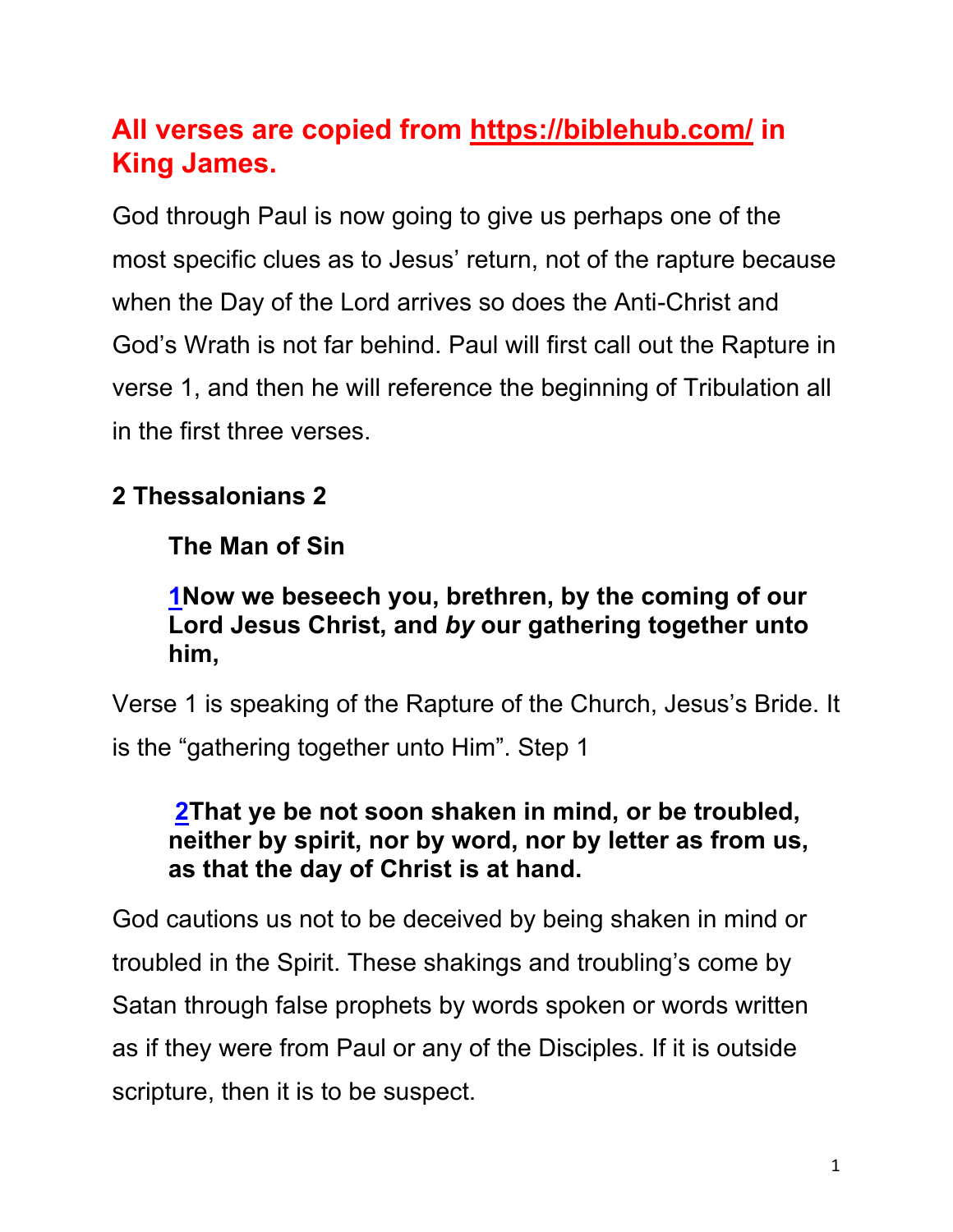God is now going to give the clue as to what is the prelude to the coming of the Anti-Christ, this will happen before Satan's anti-Christ is revealed. Step 2

## **3Let no man deceive you by any means: for** *that day shall not come***, except there come a falling away first, and that man of sin be revealed, the son of perdition;**

Step 1 – Rapture

Step 2 - The falling away

Step 3 – The son of perdition, the man of sin "the Anti-Christ" is revealed.

Step 2, "falling away", falling away of what or who?

*1 Timothy 4: 1Now the Spirit speaketh expressly, that in the latter times some shall depart from the faith, giving heed to seducing spirits, and doctrines of devils; 2Speaking lies in hypocrisy; having their conscience seared with a hot iron;* 

The falling away is religious not political. When Paul wrote this the obvious connection would have been Israel pulling away from Roman dominance but that is not what is meant here and has become more evident with time. A cascade of religions all claiming to be the One True Religion have flooded the earth. Everything from Hinduism to Mormonism and all of the so-called Christian denominations all man made all based-on disagreements of interpretation of Scripture. Many mainline denominations now have re-written the Bible to accommodate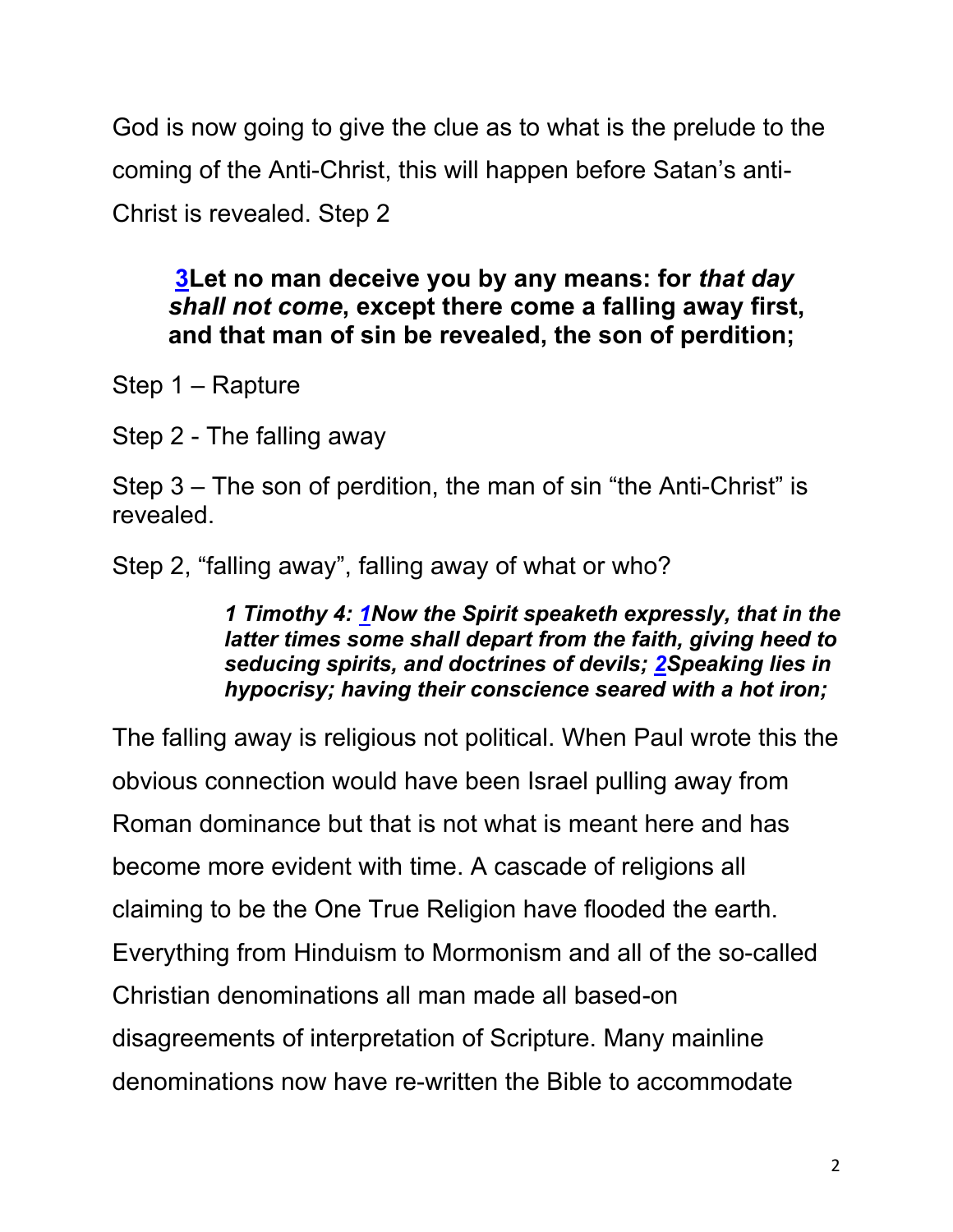both female pastors and transgenderism not only in the congregation but from the pulpit as well. Some have gone so far as to assign "female gender" to God the Father.

There will be a falling away from True Christianity to these false religions and it will appear that Christianity, those who follow Christ are falling away, but it will be those who claim Christ openly but when challenged will capitulate to the government powers.

*https://www.electionforum.org/faith/decline-of-christianity/*

Barna Group, a Christian research group, says that less than ½ of 1% of today's youth have a Biblical World View and they define that view as:

*"The Barna Group defined a biblical worldview as belief in the following:*

- *absolute moral truth exists*
- *the Bible is completely inerrant*
- *Satan is a real being, not symbolic*
- *a person cannot earn his way into the kingdom of God though good works*
- *Jesus Christ lived a sinless life on earth*
- *God is the supreme Creator of the heavens and the earth and reigns over the whole universe today"*

How many churches closed their doors because of the

government demands about Covid? If you fall for that what else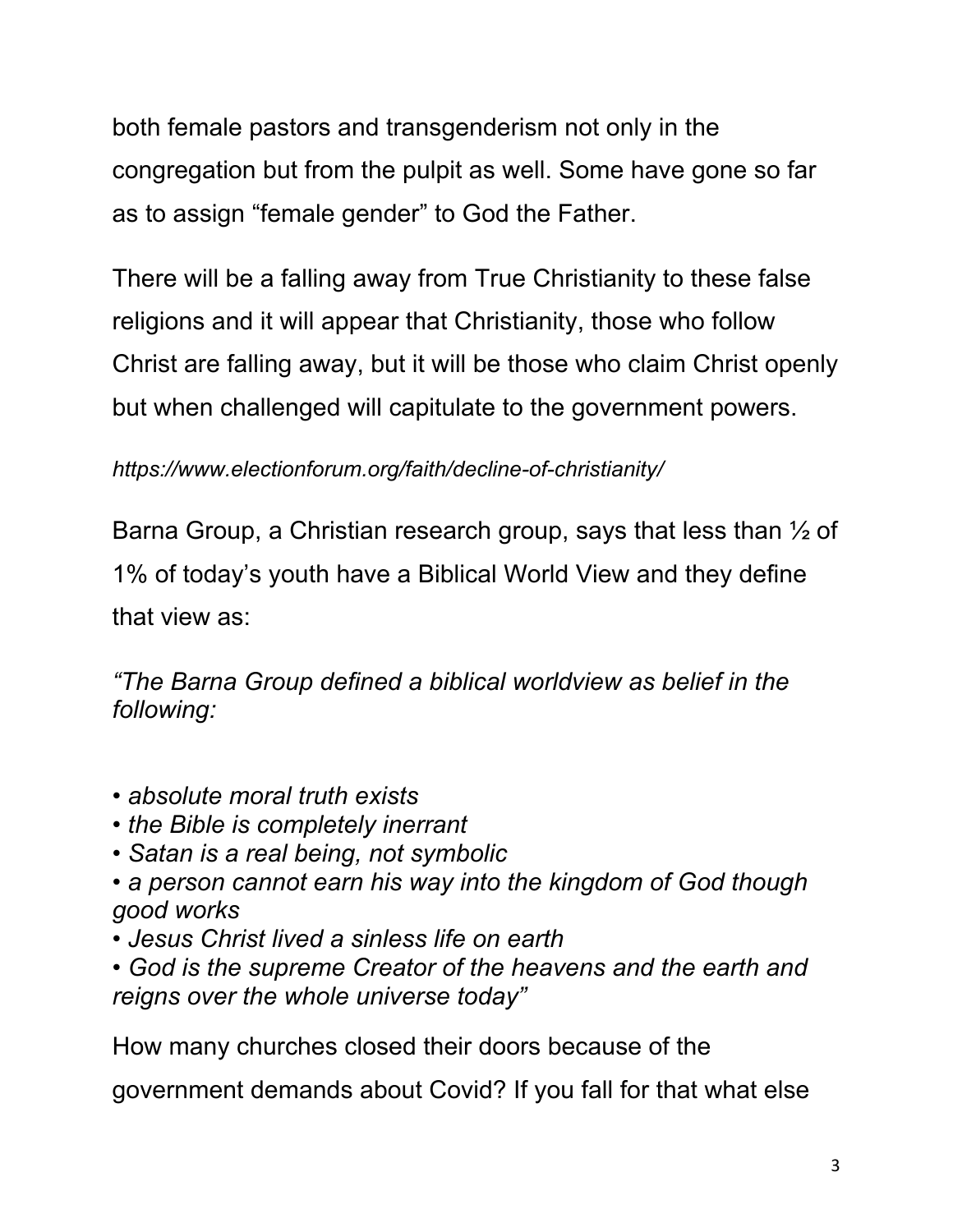will you fall for. How long will you let an anti-Godly government rule your lives in an area that they have no authority according to the Constitution and more importantly God? Even under the United States Constitution we have seen the God Given Rights of people trampled on and people by the millions capitulated to their demands. Wear masks stay 6 feet apart only to find out those were not based on science as claimed but on political moti. If you failed to abide by the order of not going to church, you were to be punished by a government that was supposed to defend your God give rights spelled out in our Constitution. There are a few, a precious few bold pastors and churches in America that are facing millions of dollars in fines for not closing their doors; for doing the right thing by saying no and they are being persecuted for their saying no to man and yes to God.

So, did we see a falling away over a little matter of a man-made virus, a concocted human disaster. A virus that you had to be threatened to take a vaccine to live. A virus that is so deadly you had to be tested to see if you had it. A virus that has a 99+ percent total recovery from with no medical intervention.

Can you see how the seeds of a "falling away" have been introduced. But we still have to have step 1, the Rapture. Does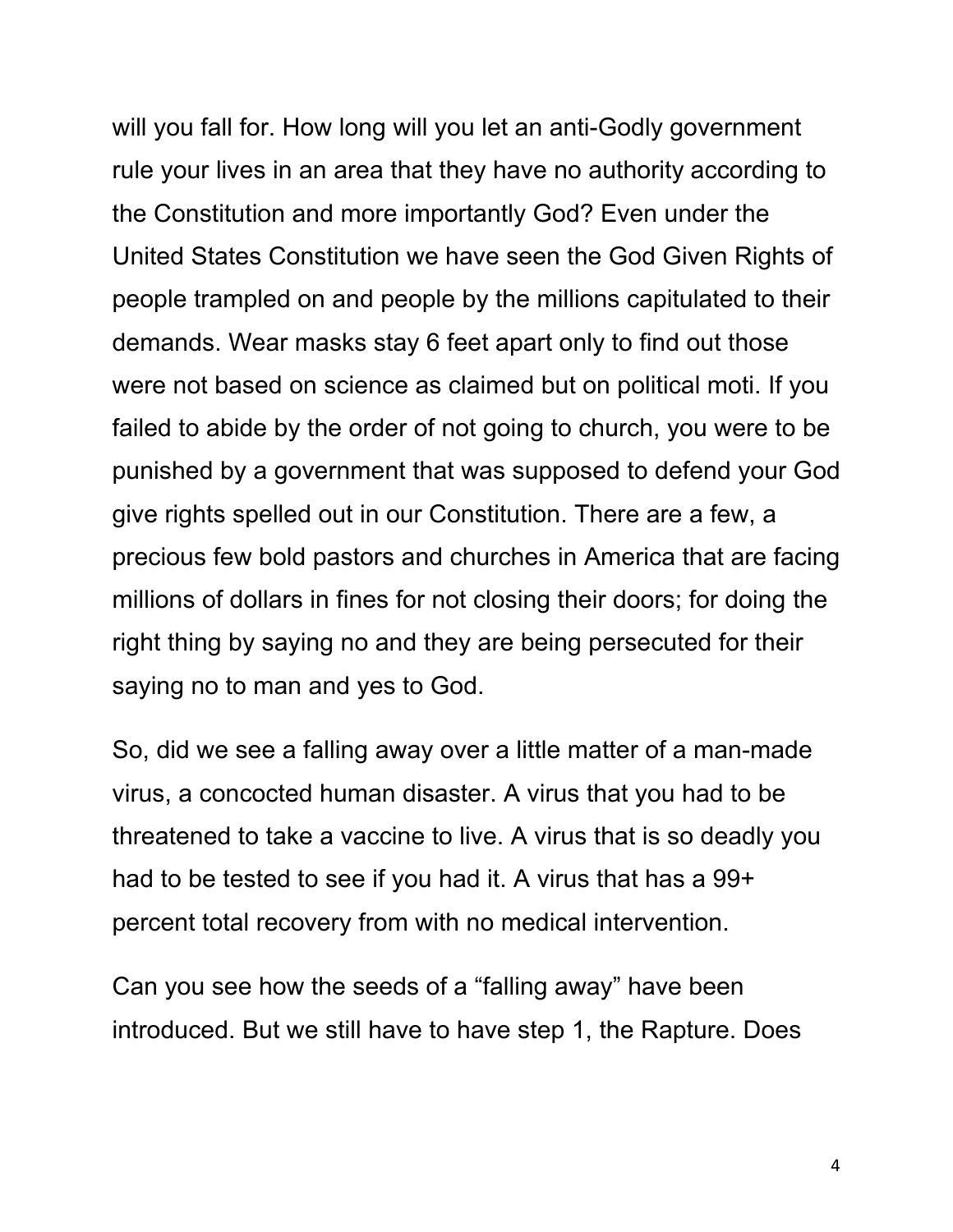that give us a sense of how close Christ must be to coming for His Bride?

Now God will give a further description of how this Anti-Christ who is indwelled by Satan will proceed.

# **May 9, 2021**

There is a term in social psychology called "cognitive dissonance". It means Mental Disagreement. The theory is that within the human psyche it is possible to have two or more competing beliefs or ideas.

JD Farag has a really poignant teaching on this and how it has been used in the US and around the Communist world for controlling the minds of their populations. Within it, the controlling power will try to disparage any "conspiracy theory". JD Farag in wisdom recommends not going to either extreme on conspiracy theories from denying all to accepting all.

The point is that God has given man and woman a mind to filter truth from fiction, but in order to do that one needs reliable information. To really be able to differentiate between truth and a lie one must know the Truth as God spells it out, line by line, word by word in the Bible and accept that through Faith. We don't need to discover where Truth is, it is the Word of God, all we have to do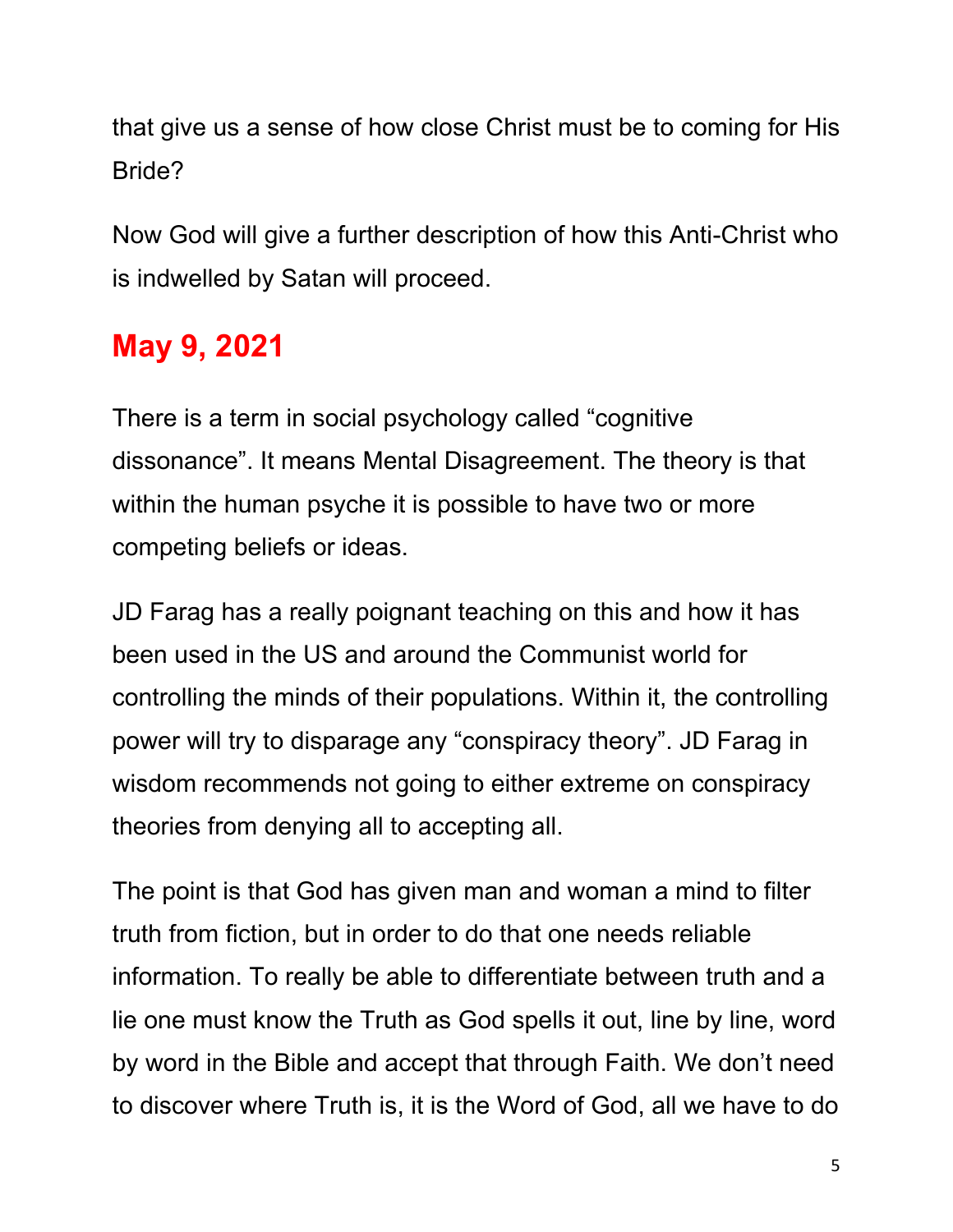is read, study and learn it to grow in Faith and Truth. God said this:

#### *Romans 10:17 So then faith cometh by hearing, and hearing by the word of God.*

#### *John 14:6 Jesus saith unto him, I am the way, the truth, and the life: no man cometh unto the Father, but by me.*

As we all know there is plethora of so called "news" outlets that don't seem to be burdened by the truth. They are often presenting more opinion than fact. To be blunt they presenting their opinion instead of telling the facts of an event. So, finding the truth is more and more challenging in the so-called world of news.

## **Jdfarag.org Prophecy Update 2020-10-18**

Back to the notion of Cognizant Dissonance the human mind then wants to reconcile those two or more beliefs or ideas so that there is only one path to proceed. In truth I think it is a tool of Satan he uses to confuse and lie in order to steal, kill and destroy.

## *John 10:10 The thief cometh not, but for to steal, and to kill and to destroy:*

We know Jesus is speaking of Satan when He calls him "a thief" as God has called Satan the "Father of lies" and has repeatedly referenced Satan as a thief.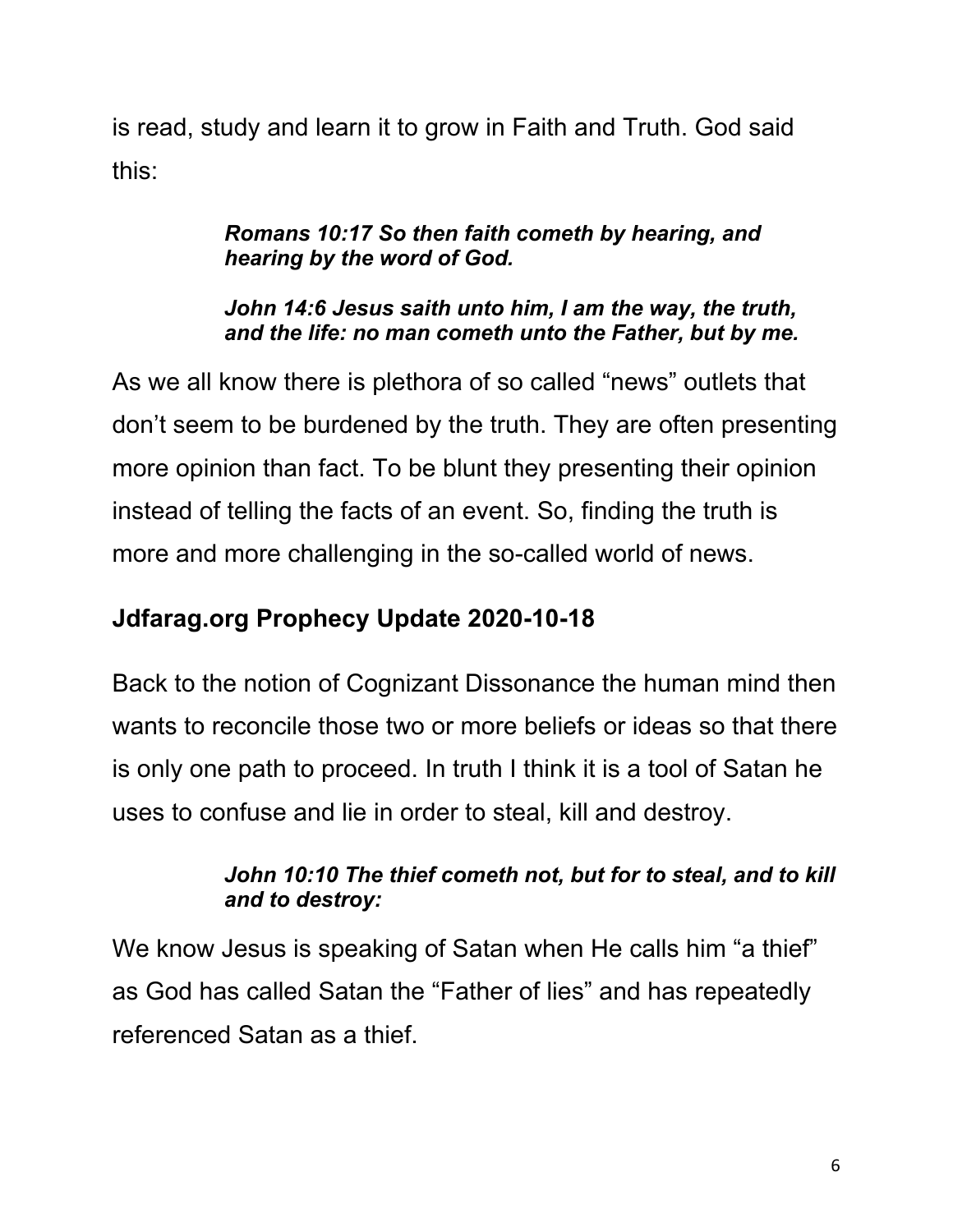So Cognizant Dissonance in theory causes a person to do at least one of three things:

1)Justify the conflict,

2) Explain away – persuade themselves that it just isn't true or

3) Deny any conflict really exists.

As an example, a person may say that murder; the spilling of innocent blood is wrong and at the same time believe that abortion is okay. Those are two opposing views that their mind will try to sort out or do one of the three things this theory of Cognitive Dissonance promotes.

It strikes me that Satan uses and operates in that very theory and operates his entire existence in that conflict and his response is to pollute the entire population of the world with the same problems; confusion and lies.

**4Who opposeth and exalteth himself above all that is called God, or that is worshipped; so that he as God sitteth in the temple of God, shewing himself that he is God.**

This rendition of what is to come has left out a great deal that we have learned in other books of the Bible. Namely the mechanism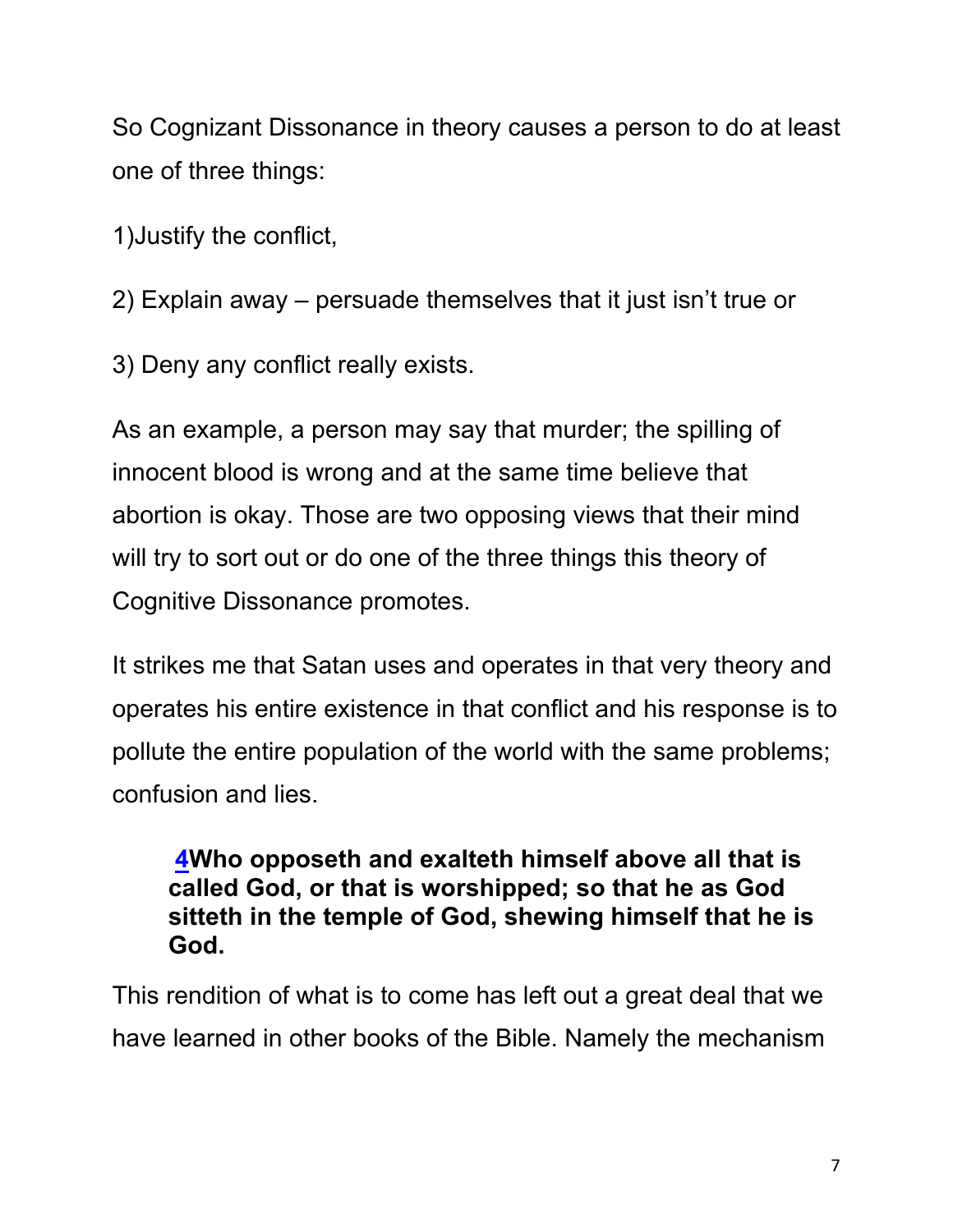that the anti-Christ will employ. We are told by God through His prophet Daniel:

> *Daniel 9:27And he shall confirm the covenant with many for one week: and in the midst of the week he shall cause the sacrifice and the oblation to cease, and for the overspreading of abominations he shall make it desolate, even until the consummation, and that determined shall be poured upon the desolate.*

This verse refers to a "week". In Biblical Prophecy a week is 7 days and is converted to – One day equals One year. So, a week of years is or can be 7 years.

At the midpoint in this 7-year treaty with Israel is when vs 4 above is carried out by Satan through his "Anti-Christ" his indwelt puppet. According to vs 4 of 2 Thessalonians 2 the Anti-Christ, Satan's possessed human will enter the rebuilt temple of God *(a Temple not authorized or directed to be built by God but prophesied that it would be built)* built by the Jewish people perhaps between the Rapture and beginning of Tribulation or perhaps even pre-Rapture.

In any case at the midpoint of the 7 years, the Anti-Christ, Satan's doubleganger, enters the Holy of Holies commits some vile act and declares himself to be God. That is what is called the Abomination of Desolation in Scripture.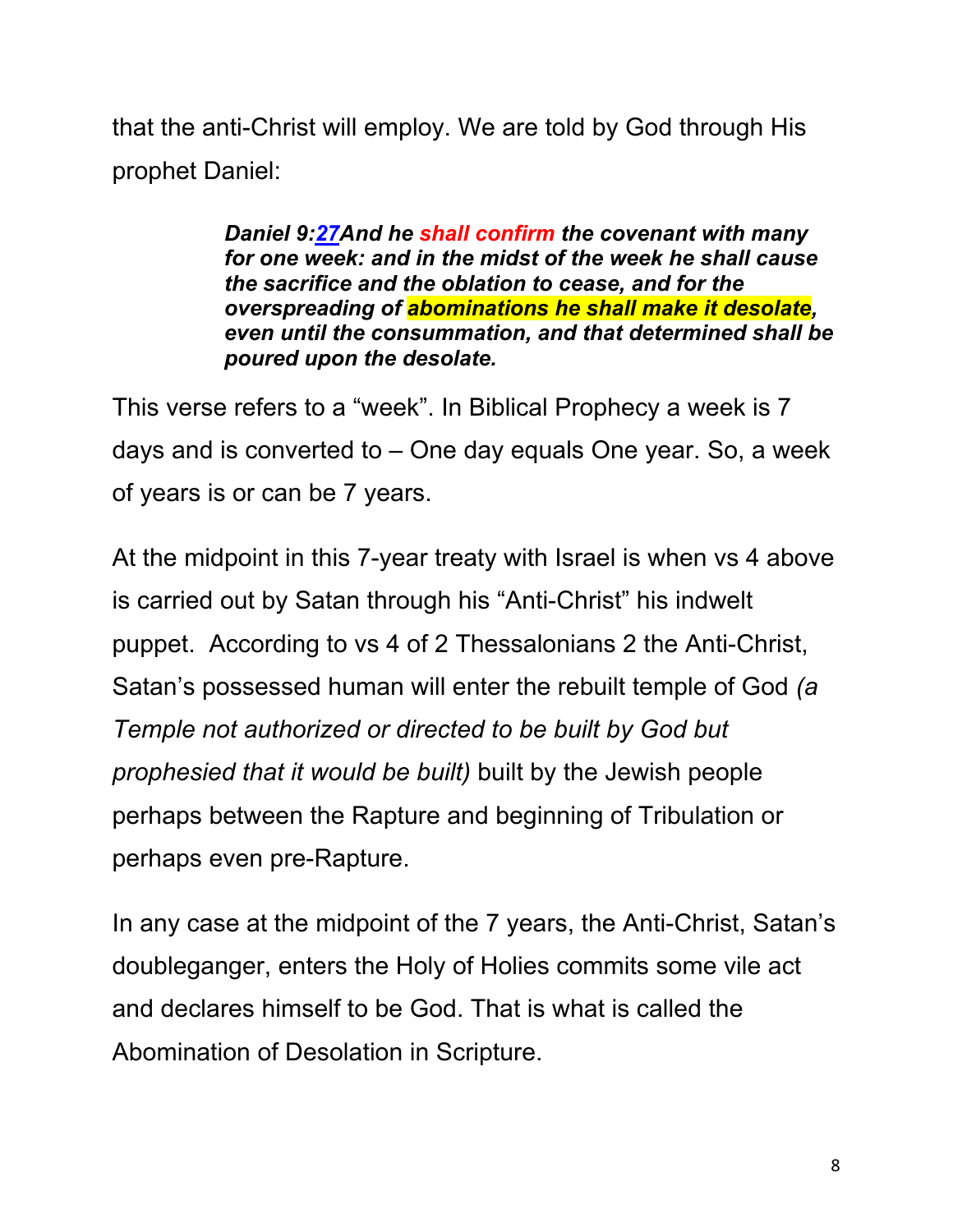Abomination = detestable thing

Desolation = being cut off

But with the Islam claiming the "temple mount" as its 3<sup>rd</sup> most holy site how can a Jewish temple ever be built there.

There are a number of signs in the middle east over the last several months that attitudes are changing about Israel and the Temple Mount. This piece I am going to site is about a month old.

https://www.israeltoday.co.il/read/saudis-say-temple-mount-andal-aqsa-not-important-to-islam/

> *"Last week on Twitter, Saudis conducted a campaign promoting Islam's true holy sites, Mecca and Medina, while downplaying the importance of Jerusalem in their religion. (See: Islam's Dome of the Rock in a Synagogue?)*

> *One of the more viral tweets was posted by Saudi cartoonist Fahd al-Jabiri, who wrote that "the direction of the prayers of the Jews is not important to us, what is important to us is only our homeland."*

*By referencing the "direction of the prayers of the Jews," al-Jabiri implicitly recognized the Jewish connection to the Temple Mount, thus contradicting the Palestinian narrative on the matter……."*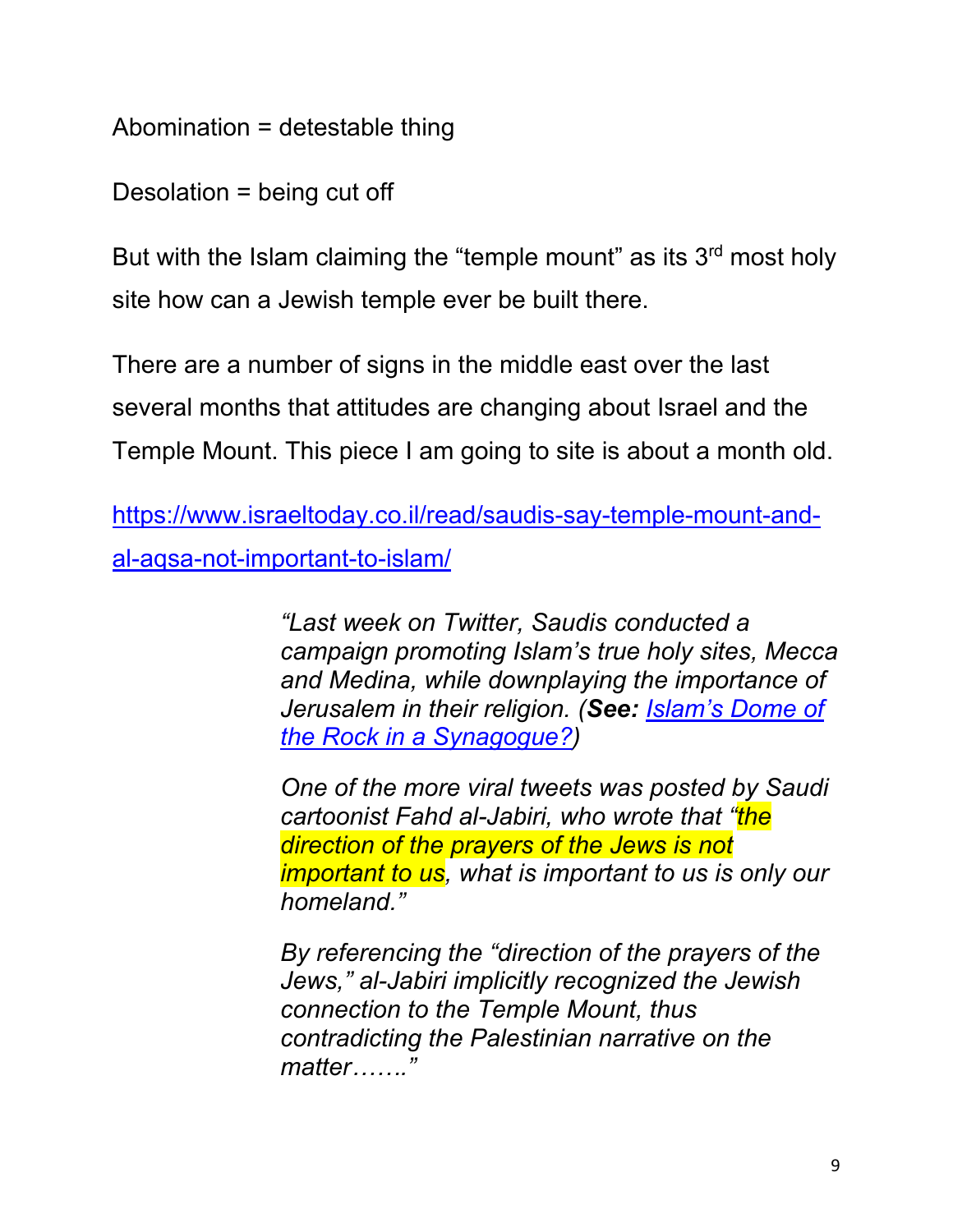*"……….Tom Nissani, head of the Temple Heritage Foundation, told Arutz 7 that this is a golden opportunity."*

*"In the end, it is becoming increasingly clear that the main obstacle – the Temple Mount – is in our hands," he said. "This is a historic opportunity to expel the hostile Waqf from the Temple Mount and transfer it to full Israeli management that will allow full freedom of access and religion to the mountain in cooperation with the Emirates, Saudis and Moroccans, Jews and non-Jews who will attain shared goals."*

Daniel 6:10 Daniel knelt three times a day at his window that faced where Jerusalem was and prayed. He did so because when King Solomon dedicated the temple he prayed as recorded in 1 Kings 8:28-30 **"***"And may You hear the supplication of Your servant and of Your people Israel, when they pray toward this place. Hear in heaven Your dwelling place; and when You hear, forgive."* 

Upon completion of his prayer fire came down from heaven and consumed the sacrifice and the presence of the Lord entered the Holy of Holies until God withdrew it due to Israel's sin. Jews still face Jerusalem from around the world when they pray, and always pray for peace in Jerusalem and a rebuilt Temple.

There has been peace breaking out all over the middle east with a number of Arab nations formerly hostile to Israel signing peace accords stimulated by President Donald Trump's efforts. Trump's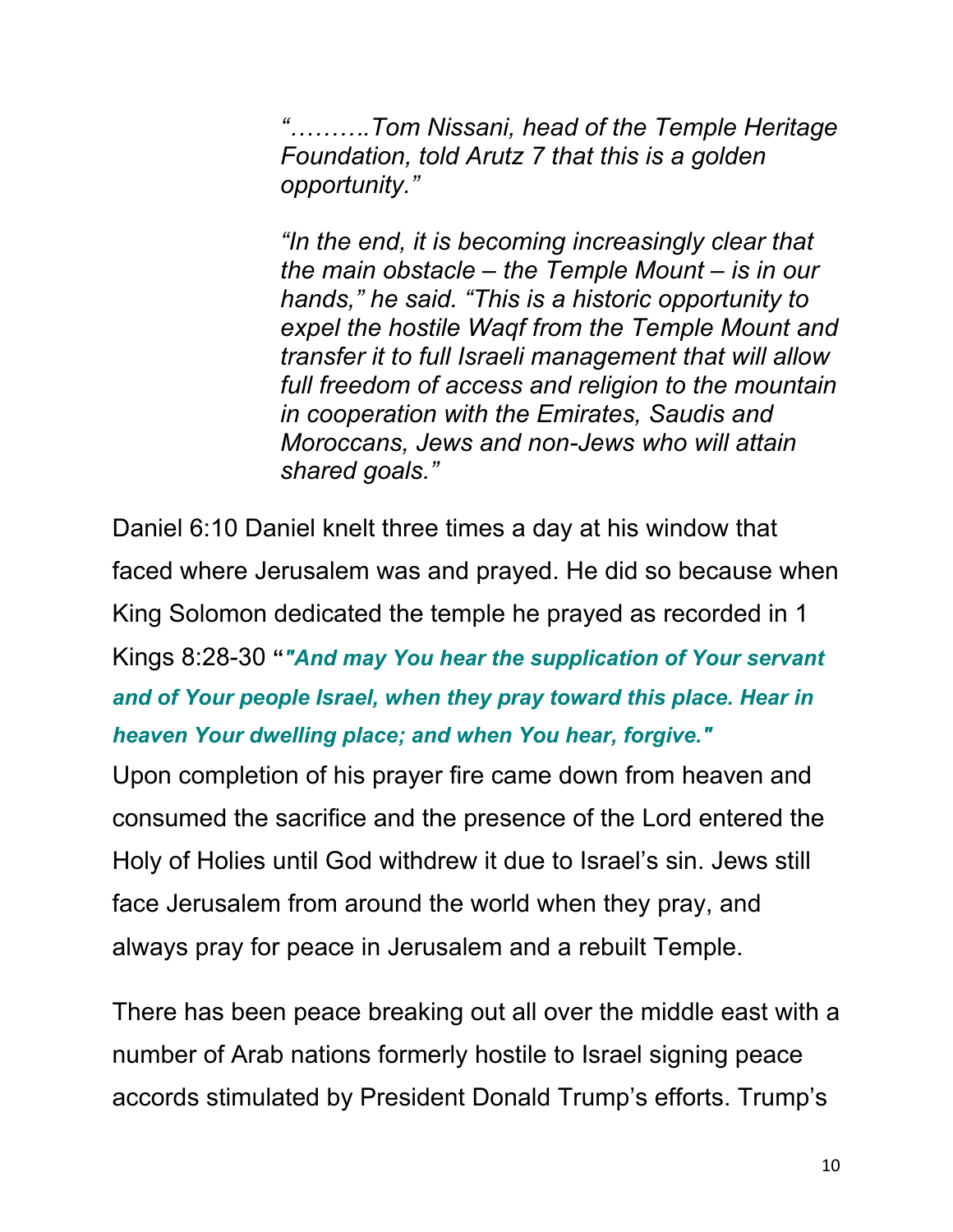point man is his son Jared Kushner a Jew and married to Trump's daughter Ivanka who convert to Judaism.

In order for the Temple to be rebuilt that would allow the Anti-Christ to enter it, there must be some sort of an accord that would allow that. It seems plausible that the "Abrahamic Accords" as the Trump administration and Israel are calling these new peace deals, may well be that pathway. Israel has also dubbed Trump with the associated name "Cyrus". Cyrus was a Persian King who prior to 530 BC allowed Israel to return to their land and told them to rebuild their Temple and Jerusalem. Israel has even minted a coin that has Trump on one side and Cyrus on the other.

Additionally, we know based on Scripture that the Anti-Christ in his role as world leader does not create a "peace" for Israel but **"shall confirm"** an existing "covenant" or likely (treaty).

> *Daniel 9:27 And he shall confirm the covenant with many for one week: and in the midst of the week he shall cause the sacrifice and the oblation to cease, and for the overspreading of abominations he shall make it desolate, even until the consummation, and that determined shall be poured upon the desolate.*

*Matthew 24:15 So when you see standing in the holy place 'the abomination of desolation,' described by the prophet Daniel (let the reader understand),*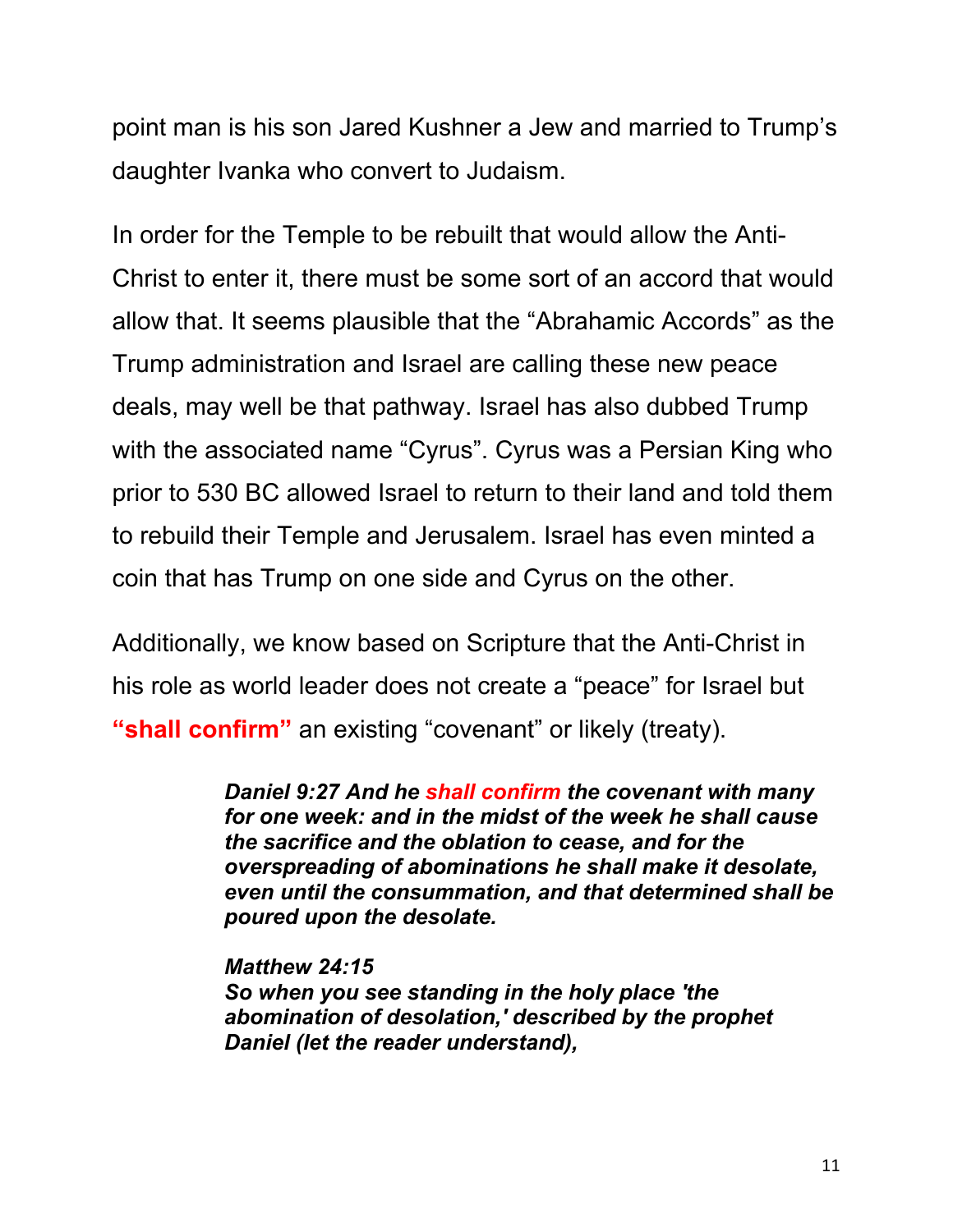*Mark 13:14 So when you see the abomination of desolation standing where it should not be (let the reader understand), then let those who are in Judea flee to the mountains.*

*Luke 21:20 But when you see Jerusalem surrounded by armies, you will know that her desolation is near.*

*Isaiah 10:22 Though your people, O Israel, be like the sand of the sea, only a remnant will return. Destruction has been decreed, overflowing with righteousness.*

#### *Isaiah 10:23 For the Lord GOD of Hosts will carry out the destruction decreed upon the whole land.*

God has declared a pathway to accomplish all these things and He uses mankind both Believers and non-believers to carry them out to His Glory.

On that note I'd like to clarify my opinion on President Trump. I do not hold President Trump up as any type of savior of the nation or of people. He was used by God to carry out a specific function and he is a mortal mere man who did as he was called upon to do. To what end, only time will tell. Did his actions make America stronger? Without doubt. Did his doing what he said he was going to do endear him to Americans and the world? Again, without question. Was Trump clear that he put America first over any nation through his actions? No question about that. Did Donald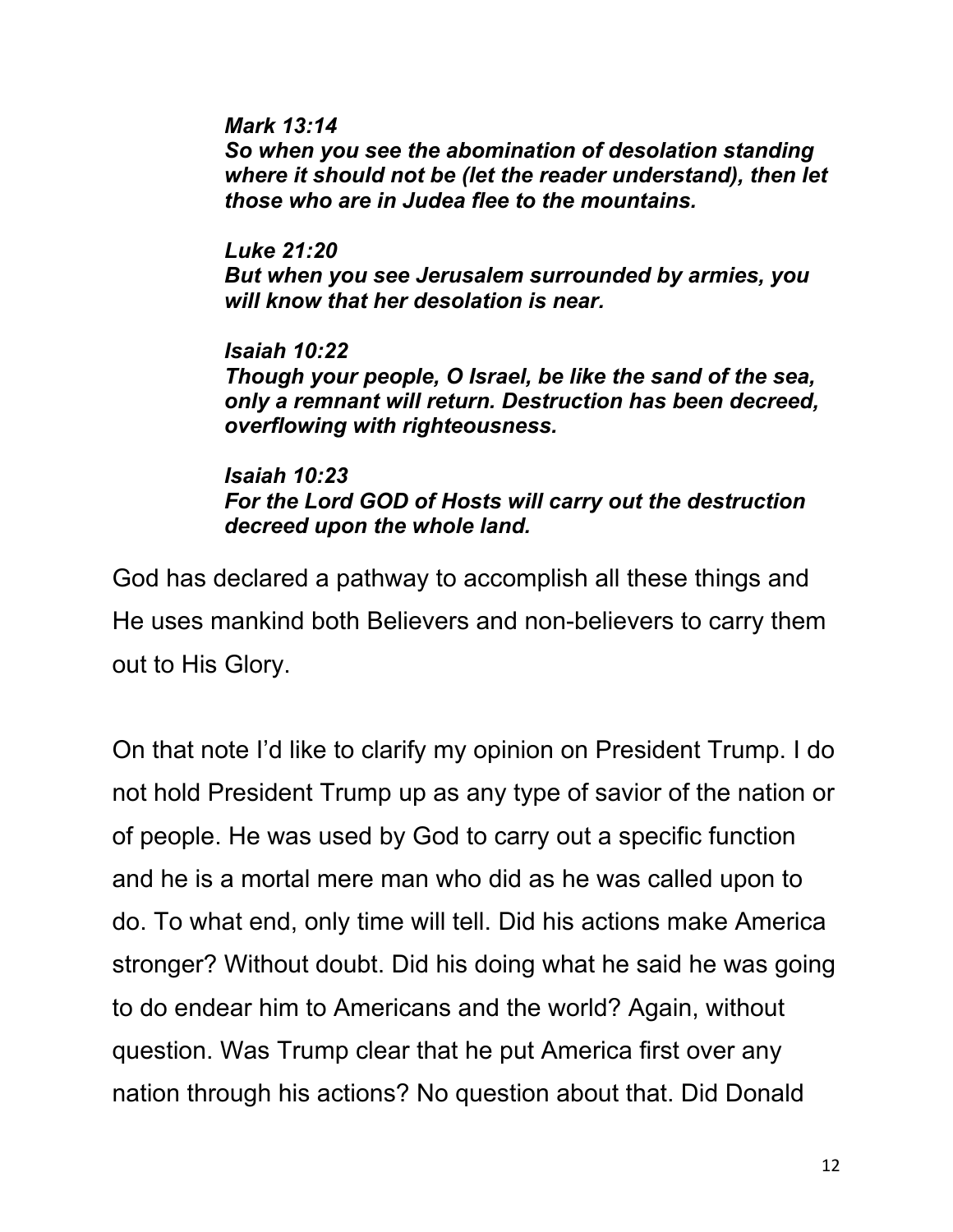Trump hold Israel in the highest esteem above all other nations? Unquestionably. To what end was all this carried out? I do not know. What I do know is that Donald Trump is not a Messiah, nor a Prophet of God, he was an instrument used by God to carry out a specific function. Will God use Trump again? I do not know. Do I support Donald Trump? Yes

## **5Remember ye not, that, when I was yet with you, I told you these things? 6And now ye know what withholdeth that he might be revealed in his time.**

This "withholdeth" is a reference to the Holy Spirit; He is holding back the onslaught of tyranny like the world has never seen. The catalyst for the removal of the Holy Spirit the restrainer is likely the Rapture.

If you want a fuller explanation of why it appears that the "withholdeth" is the Holy Spirit go to GotQuestions.org

https://www.gotquestions.org/restrainer.html

Many references are in the Bible about the fullness of time;

Galatians 4:4 speak to that about Christ.

*Galatians 4:4 But when the fulness of the time was come, God sent forth his Son, made of a woman, made under the law,*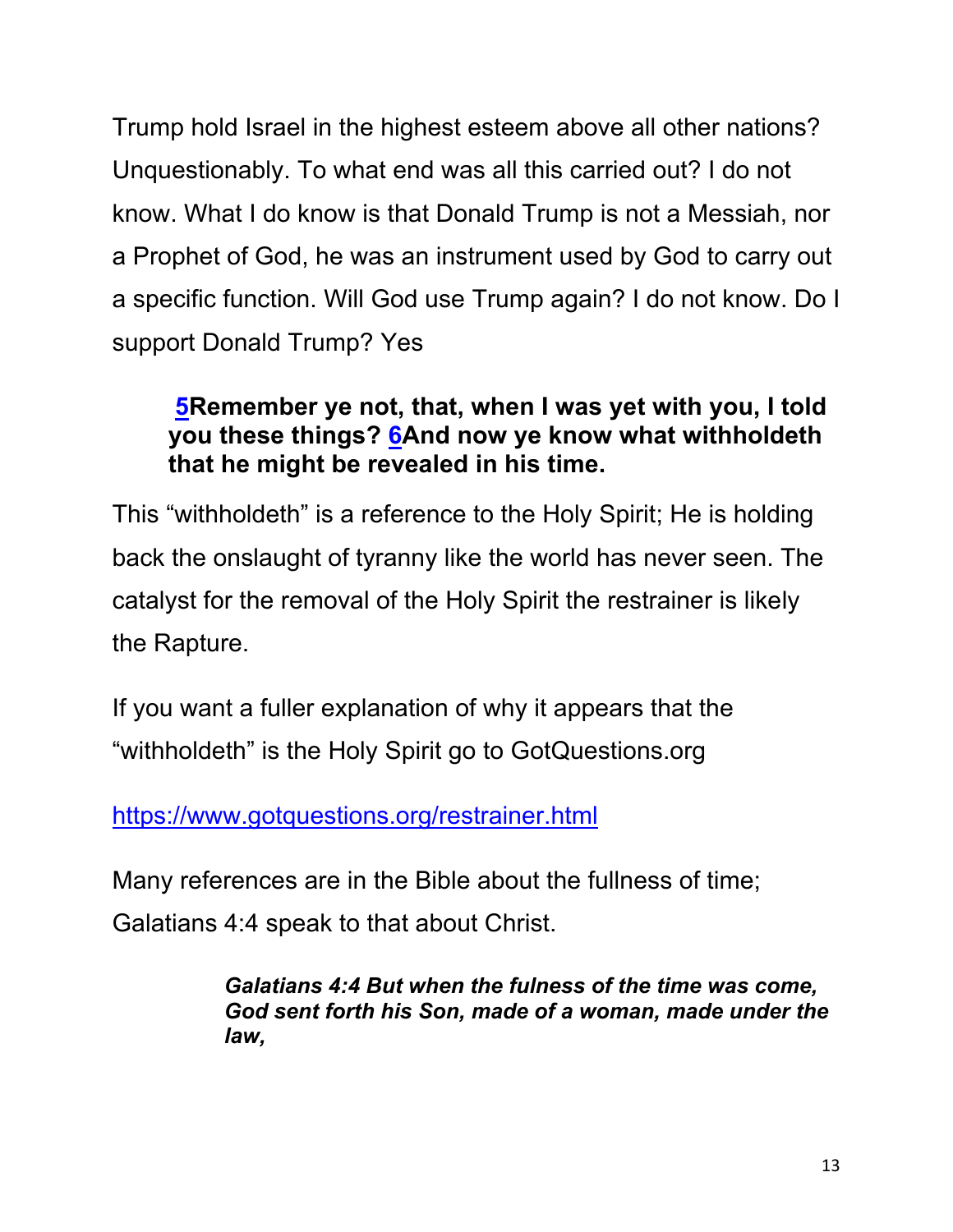God has established a fullness of time in every aspect of future events, including the Rapture. He has given us clues "but no man knows the day or the hour", it is by Faith that we patiently wait for our Lord and Savior to come to retrieve us.

## **7For the mystery of iniquity doth already work: only he who now letteth** *will let***, until he be taken out of the way.**

God is revealing that iniquity is already at work, but where? In the world, in Judaism, in the Christian Church?

This letter is written not to Jews nor the world, but to Believers in Thessalonica. So, in the context the "iniquity" is either in the world or within the church.

**Q.** Of those two "the world or the church" which has this letter in this chapter already addressed quite specifically?

#### *3Let no man deceive you by any means: for that day shall not come, except there come a falling away first, and that man of sin be revealed, the son of perdition;*

Falling away from what the world? No, a falling away from Christianity, the faith.

According to God's Word two things need to happen before Tribulation begins.

1. A falling away….. but from what?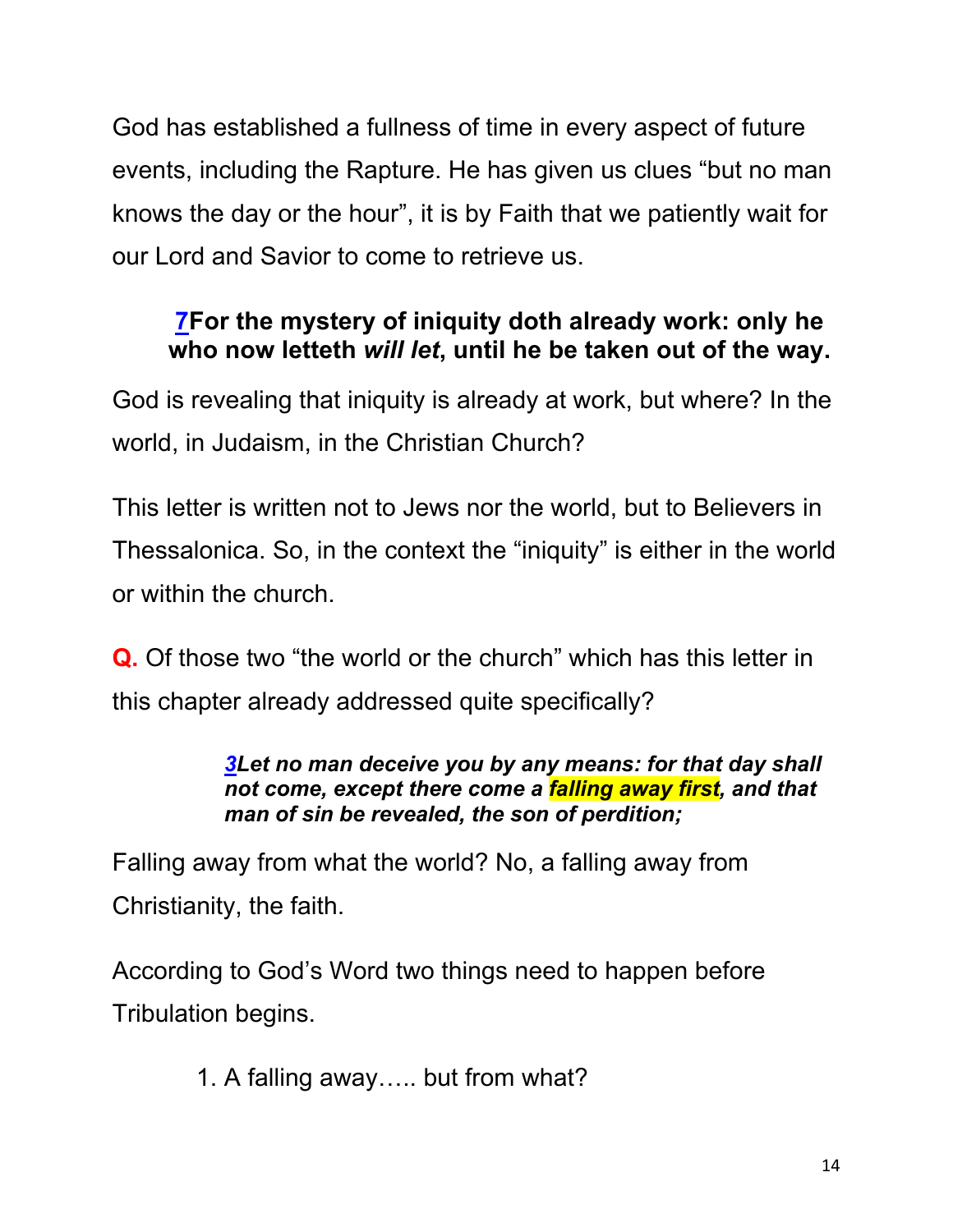## 2. The man of sin, son of perdition is revealed

Back to verse 7

#### *7For the mystery of iniquity doth already work: only he who now letteth will let, until he be taken out of the way.*

So, the mystery of iniquity, the term is better understood to say the secret of iniquity. It is something hidden within (c)hristianity, small c, in my estimation indicating that it is in what the world thinks is true Christianity, but it is a pseudo (c)hristianity. You don't see a pseudo Islam, or pseudo Hinduism but we do see many pseudo (c)hristian religions, again small "c".

That hidden thing is false prophets and false doctrines that started long ago and are growing every year within religion. As it continues to grow a falling away from the "faith" from God's Truth will accelerate. There are many churches that don't like being disliked by the people around them so they will compromise their beliefs to become liked by the media, the government and the world. They will become the willing participants in bringing in the "son of perdition".

From: https://bereanresearch.org/dominionism-nar/

**Fast Facts:**

• Also known as Dominionism, Third Wave, Latter Rain, Kingdom Now, Joel's Army, Manifest Sons of God, Charismatic Renewal, Charismania.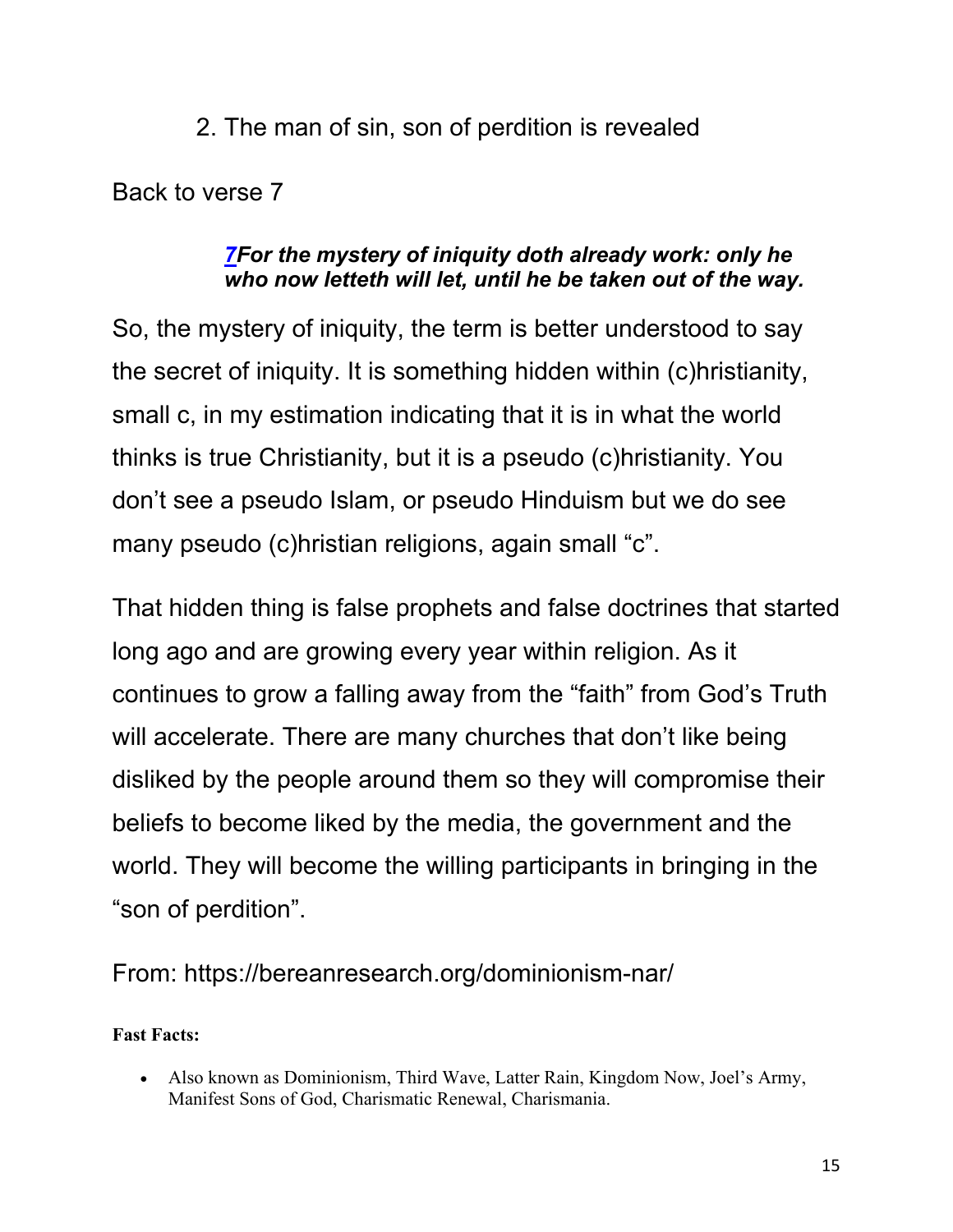- Its founder was C. Peter Wagner who claims that the Church of the 21st Century will be ruled by Apostles and Prophets. Wagner has anointed himself NAR's "Presiding Apostle."
- Linked with the Kansas City Prophets "who brought grandiose claims that a 'new breed' of super prophets were beginning to arrive on planet earth who would change the world forever"; likewise Word Faith and Pentecostal movements.
- Not governed by an official denomination, it is led by alleged apostles and prophets.
- Teaches that the new apostles and prophets are to be the government for the emerging "New Order" church.
- Claims there will be a reformation greater in scale than the Protestant Reformation.
- Claim direct revelation from God and many allege that Jesus and angels visit them in person. Some of them declare that they have visited heaven many times and had conversations with Jesus as well as the Prophets and Apostles.
- NAR's extensive mission outreach throughout the globe has caused the astonishing church growth that's happening in Africa, Asia, and Latin America.
- Denigration of the Bible and Sola Scriptura.
- Experience oriented theology and based in emotionalism.
- Steeped in mysticism.

You can read about specific pastors and others who claim this position of Apostle and Prophet at;

http://www.deceptioninthechurch.com/kcp.html

How easily are people even people of faith led by man?

As a real and recent example of an event when Government said,

stop meeting in your church's. What does God say?

*Hebrews 10:23 Let us hold fat to the profession of our faith without wavering; (for he is faithful that promised;) 24 And let us consider one another to provoke unto love and to good works: 25 Not forsaking the assembling of ourselves together, as the manner of some is; but exhorting one another: and so much the more as ye see the day approaching.*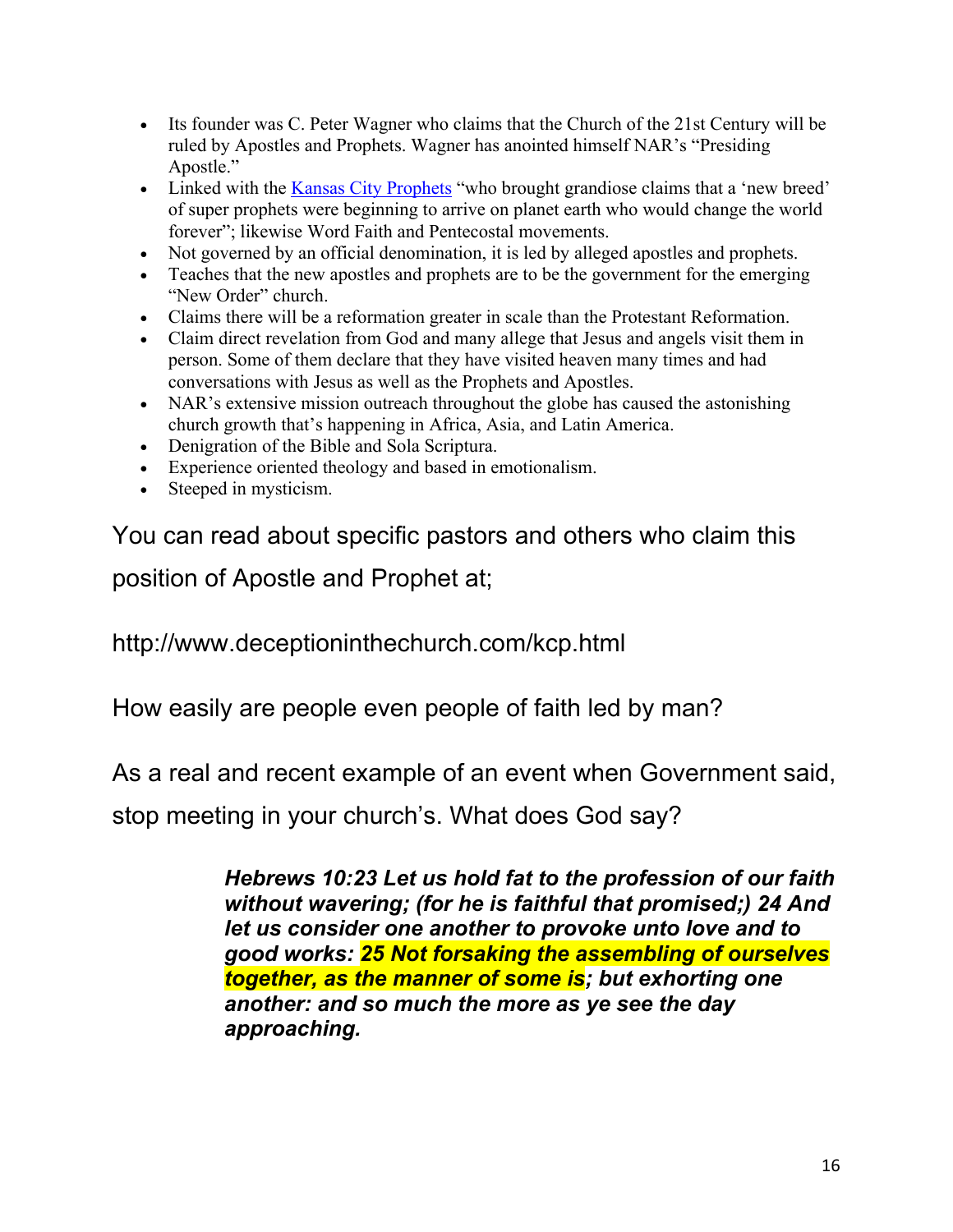Dare we go back and look at cognitive dissonance? Competing beliefs that use at least one mechanism to resolve the conflict.

1)Justify the conflict,

2) Explain away – persuade themselves that it just isn't true or

3) Deny any conflict really exists.

How many pastors, churches and believers simply obeyed an anti-Godly command to stop meeting together, in direct conflict with God orders?

#### *25 Not forsaking the assembling of ourselves together, as the manner of some is*

You can justify it as being law abiding, explain it as following the law or deny it really is no conflict between man's direction and God's direction, but in the end, it showed how easy it will be for the Anti-Christ to issue an order and how many people even believes will follow it over God's Word? By threat of fines and jail, America's churches folded as easily as a sheet of paper. No nationwide outcry, no local continuity between churches, just do what you are told, and you won't be hurt.

Compare that to the secret home churches in many communist countries where death is the reward for defying the government.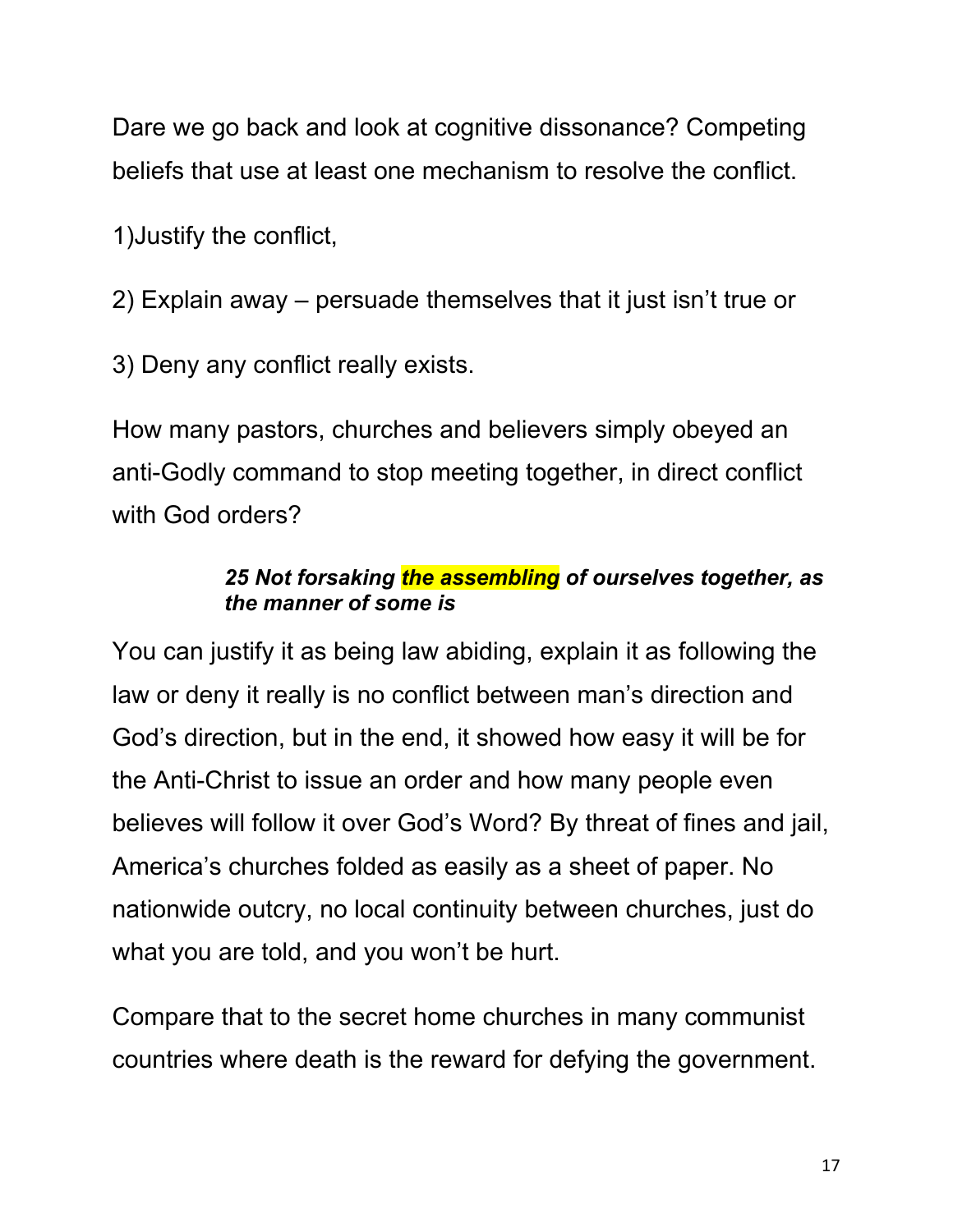Yet they still meet. How sad a commentary on America's churches?

God has declared that standing with Him in this world will be painful in the flesh, but the Spirit will Glorify God.

## **8And then shall that Wicked be revealed, whom the Lord shall consume with the spirit of his mouth, and shall destroy with the brightness of his coming:**

In the KJ translation the word "Wicked" is singular and is capitalized indicating it is a proper noun or Proper Name of a single entity. If we go to Strong's Concordance, we will find:

Transliteration: anomos Phonetic Spelling: (an'-om-os) Definition: lawless, without law Usage: lawless, wicked, without law.

This description fits with the Father of Lies the Devil; he is an outlaw, without the law, he has set himself above God in his own mind and is therefore lawless.

This Wicked will be consumed by the Lord, Jesus Christ. He will be consumed with the "Spirit of His mouth" His Word, the Sword of Truth, and shall destroy the power of this Wicked by the "brightness of His Coming". This event is obviously not the Rapture but the 2<sup>nd</sup> Coming of Christ to earth where He will stand on the Mount of Olives.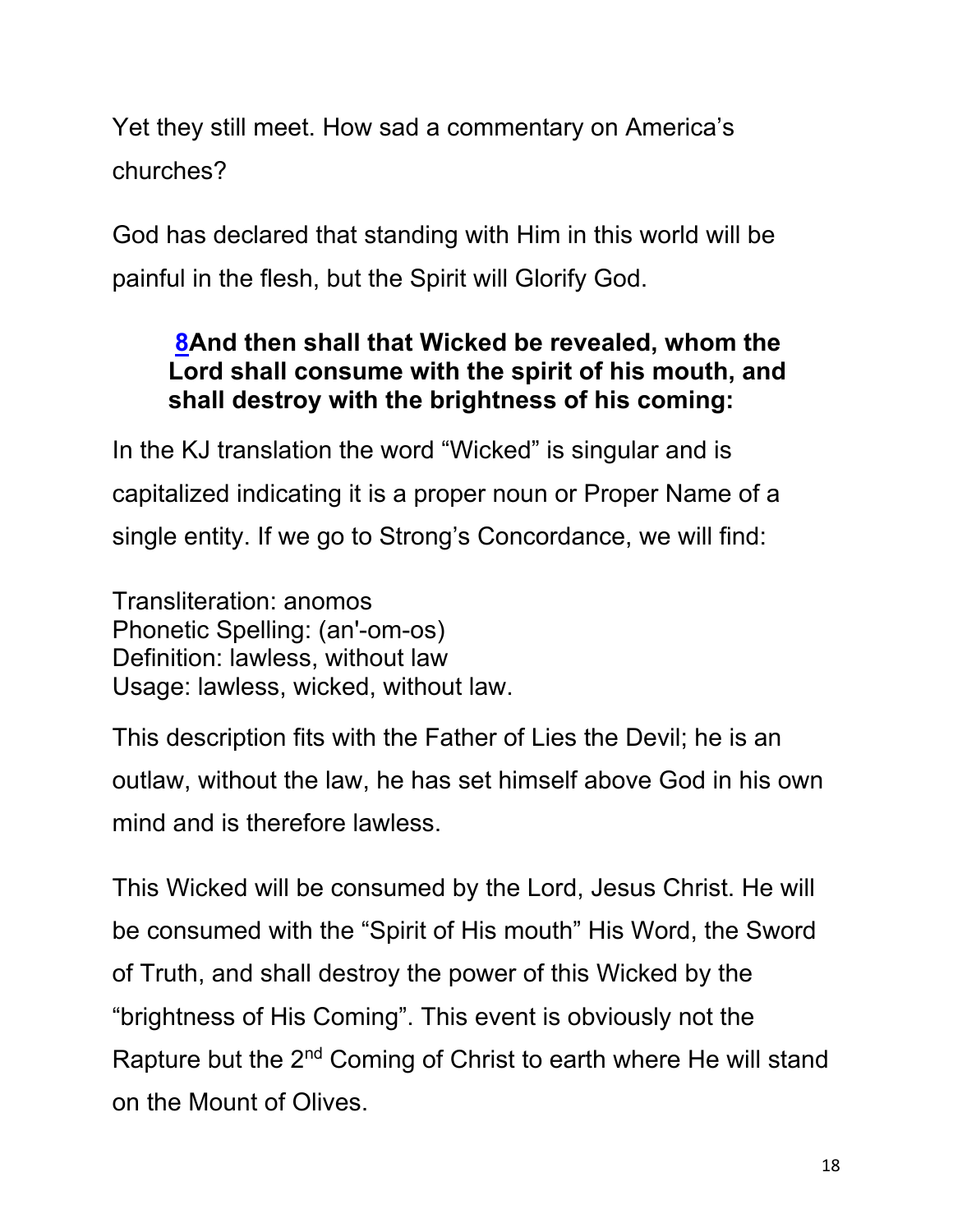## **9***Even him***, whose coming is after the working of Satan with all power and signs and lying wonders,**

This reference is to the Anti-Christ a human male that is indwelled by the essence and power of Satan. There are several things we know about Satan; he is a liar and the father of lies, he is a deceiver, his goal is to; steal, kill and destroy. There are many more characteristics of Satan but those will suffice for this discussion. Vs 9 tells us that this "him" which tells us it is a man is coming after the working of Satan. That implies that he is well adapted to work within the manner of Satan, liar, deceiver, thief, murder and destroyer. This man called the Anti-Christ will be endowed with "**with all power and signs and lying wonders".**

## **10And with all deceivableness of unrighteousness in them that perish; because they received not the love of the truth, that they might be saved.**

There are perhaps two categories of those who will perish. The first is those who have always rejected God even denying His existence.

#### *Romans 1:18 For the wrath of God is revealed from heaven against all ungodliness and unrighteousness of men, who hold the truth in unrighteousness;*

The main group of people who outright reject God are atheists and agnostics and non-Christians. Rejection of Jesus Christ, if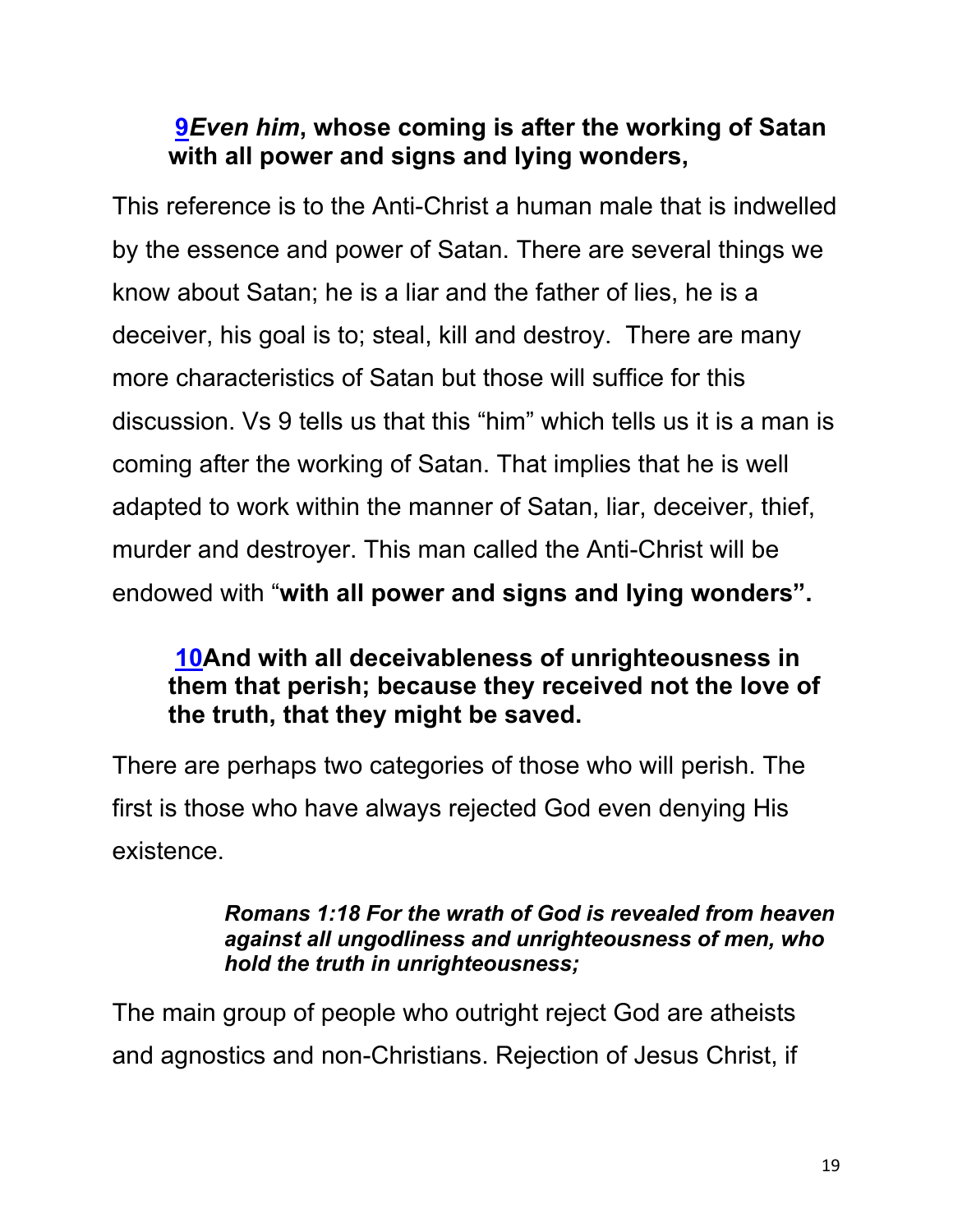that is your basis of life this rejection of God sets the pattern for eternity in the Lake of Fire.

The second would be those who knew the truth or at least part of it and knowing the truth still rejected the Truth thereby rejecting God and His Son. These will be part of those who fall away.

> *Romans 1:21 Because that, when they knew God, they glorified him not as God, neither were thankful; but - Lecame <sup>s</sup>vain in their imaginations, and their <sup>t</sup>foolish heart⊻ s was darkened. 22 uProfessing themselves to be wise, they became fools,*

# *May 16, 2021*

I hope to remind us all repeatedly to whom this letter is written to. It is not written to those in the world, oh they can read it, but it is written to Christians or those who profess to be Christians or claim they want to be Christians.

**11And for this cause God shall send them strong delusion, that they should believe a lie: 12That they all might be damned who believed not the truth, but had pleasure in unrighteousness.**

For this cause, what cause? You have to go back to verse 10

*Vs 10……; because they received not the love of the truth, that they might be saved.*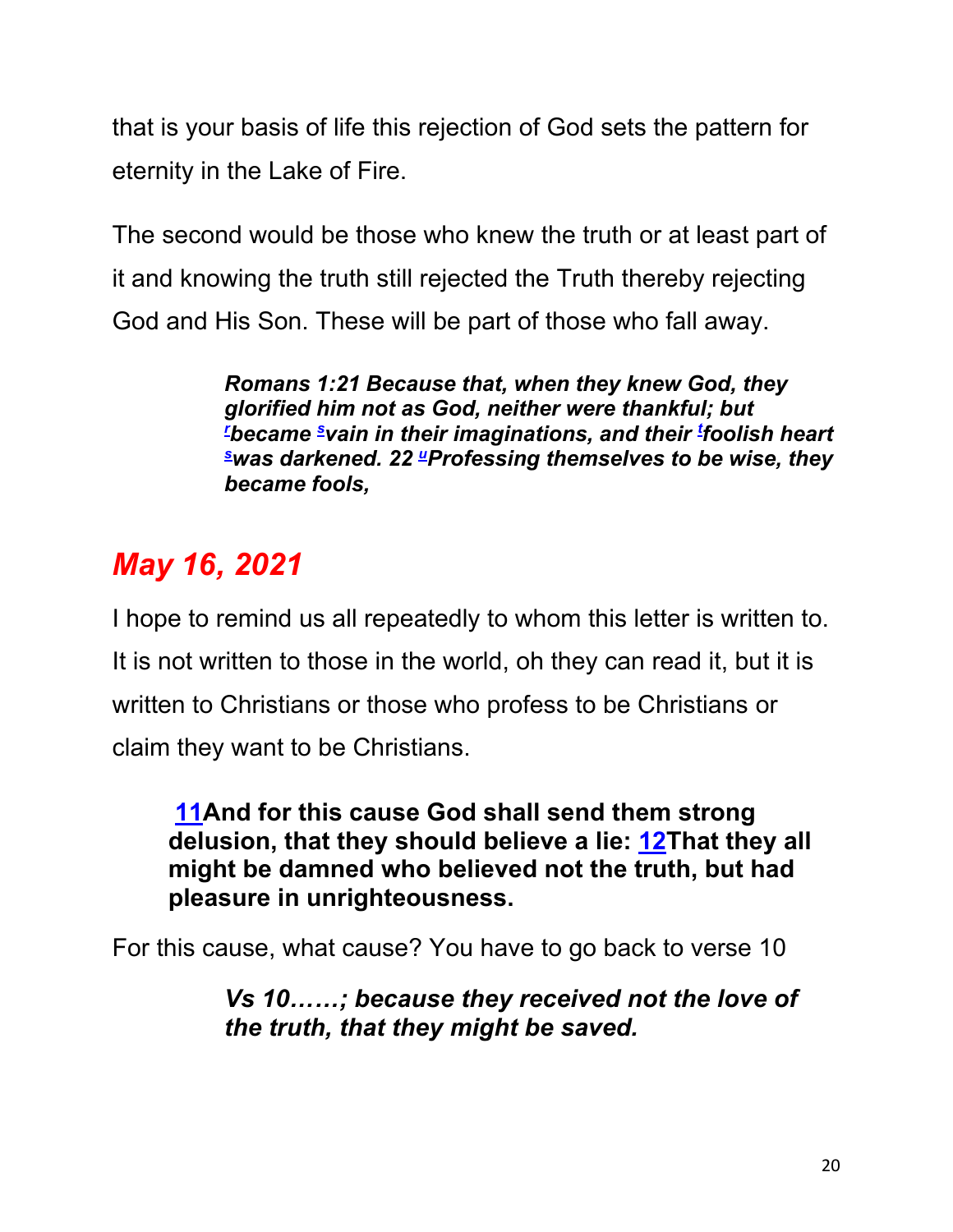The cause is "received not the love of truth". God sends a strong delusion to the churches because they preferred the world, looking and acting like the world instead of the True Church of God. God is the Truth; it is His nature. In otherwards these people have and will prefer a lie of the world over the truth and who is the Father of lies? Satan, the current ruler of this world.

So, in essence if we distill this down, they; people who have claimed allegiance to God have chosen Satan over God, the lie over the Truth. God knows the hearts of mankind and does not have to wonder who is going to say yes or no. He knows and, in that knowledge, He sends into the church a "strong delusion". The world won't need a strong delusion, the world and those who love the world over God have already made their choice. They have chosen to love the World.

> *Mark 4: 13And he said unto them, Know ye not this parable? and how then will ye know all parables? 14The sower soweth the word. 15And these are they by the way side, where the word is sown; but when they have heard, Satan cometh immediately, and taketh away the word that was sown in their hearts. 16And these are they likewise which are sown on stony ground; who, when they have heard the word, immediately receive it with gladness; 17And have no root in themselves, and so endure but for a time: afterward, when affliction or persecution ariseth for the word's sake, immediately they are offended. 18And these are they which are sown among thorns; such as hear the word, 19And the cares of this world, and the deceitfulness of riches, and the lusts of other things*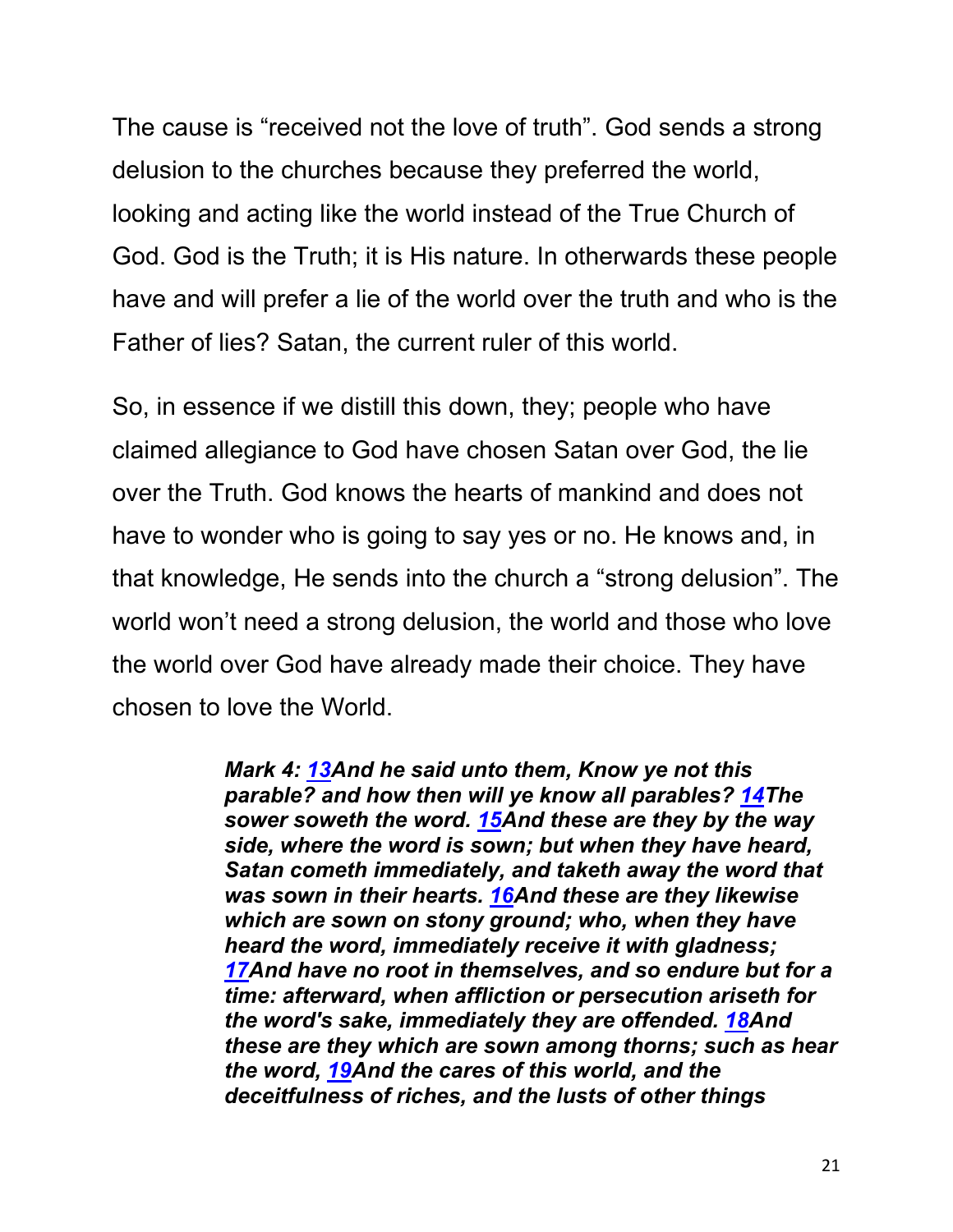*entering in, choke the word, and it becometh unfruitful. 20And these are they which are sown on good ground; such as hear the word, and receive it, and bring forth fruit, some thirtyfold, some sixty, and some an hundred.*

These are people we have all known that declared their love of Christ but in their minds only. They hear the Word they want what it offers but the their hearts are never circumcised, they live a lie.

**Q**. Who is "they" in vs 10 and 11?

Is this letter from Paul written to the world, to the Jews or the Believers?

The world is already deceived and deluded so it is implicitly sent to those in the world who fancy themselves or call themselves believers. The world has already fallen away from God, rejecting His Son. So, it is by this strong delusion that will cause many who claim Christ will fall away from the faith because they only claim Him in their minds not in their hearts.

This indictment against "fellow" by their own admission "Christians" should shake us to the core. God is not threatening us or anyone, He is simply declaring what He has already seen. It is not prophetic when it comes from God, it is fact.

## **13But we are bound to give thanks alway to God for you, brethren beloved of the Lord, because God hath from**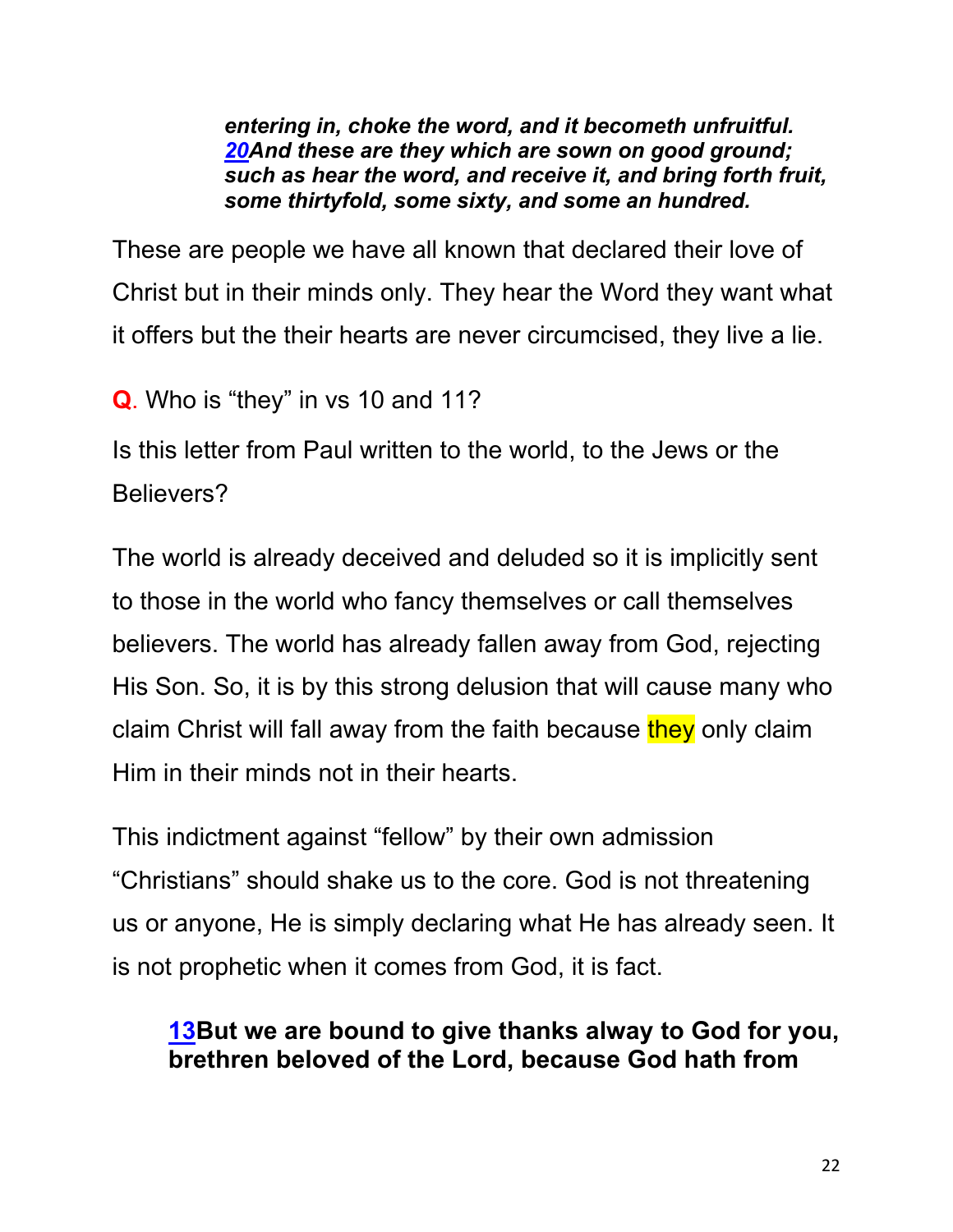### **the beginning chosen you to salvation through sanctification of the Spirit and belief of the truth:**

We won't go into "predestination; being chosen to salvation", we've plowed that field numerous times, but we will comment on "sanctification" once again.

**Q.** Can anyone give a definition of what sanctification is?

From Strong's Concordance; Sanctification "Phonetic Spelling: (hag-ee-as-mos') Definition: consecration, sanctification Usage: the process of making or becoming holy, set apart, sanctification, holiness, consecration."

If you were to do a word study on Sanctification you find that it is throughout the Bible and not just a New Covenant Word. It seems to be linked to several key ideals; The Holy Spirit, transformation, appearing to be more Spiritual than physical even though manifested in a physical way. In other words, by the work of the Holy Spirit this fleshly body is transformed through obedience to a more Christ like appearance on a daily or moment by moment basis. It is denying the flesh from sin and walking obedience to God's Word by the Power of the Holy Spirit. The goal is to look Spiritually like Christ. Anyone here accomplish that? It is a trick question so be careful.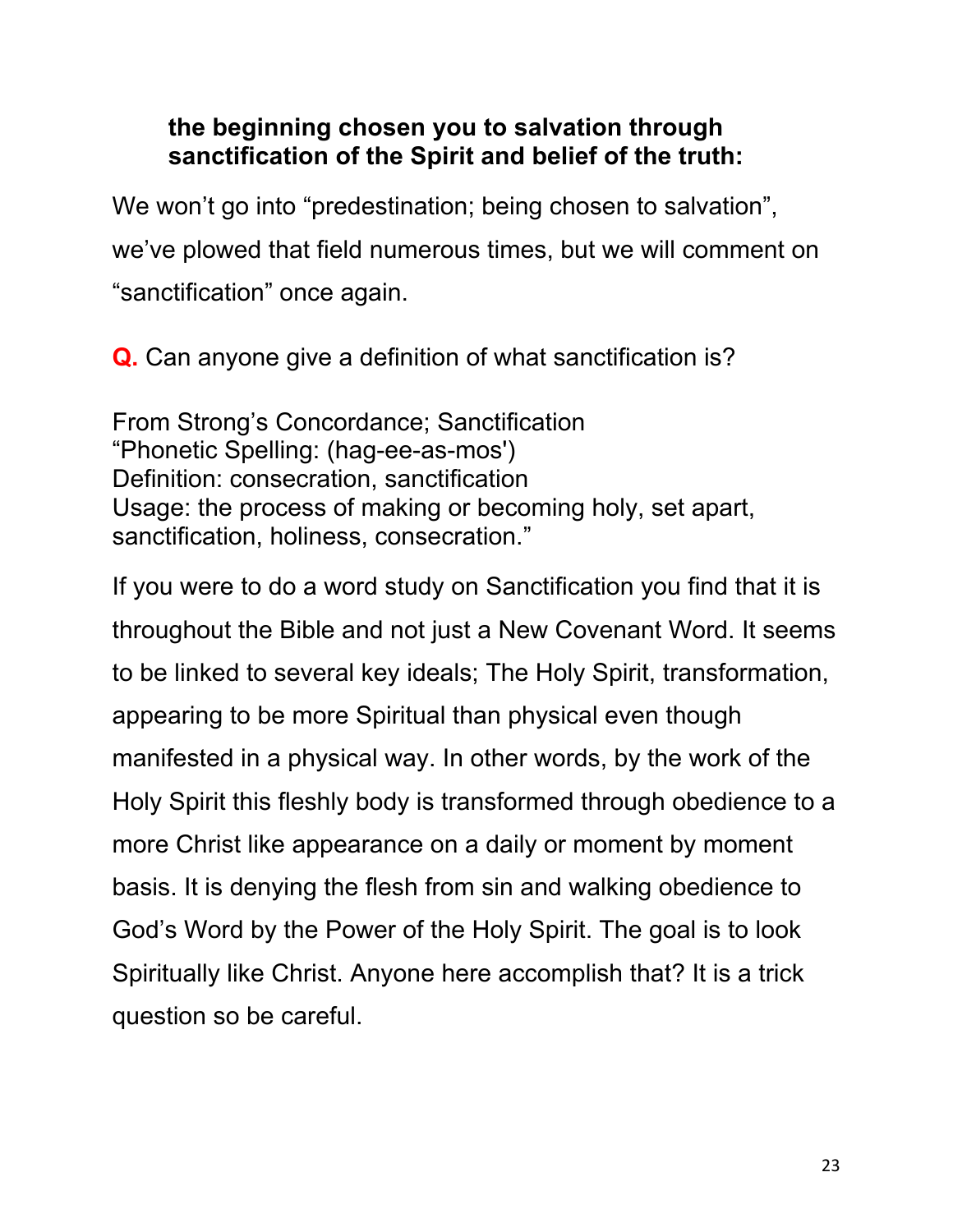In God's eyes, believers are already "sanctified" set apart, completed in God's Will for their lives and that completed Sanctification comes by the Blood of the Lamb. It is the **"already, not yet**" scenario we have spoken of in the past. When God looks at a Believer, He sees His Son not the wretched vessel of a fallen human; that is the ALREADY part of "already, not yet".

The "not yet" part relates to our spiritual/physical walk through the rest of our lives, growing each day, becoming more Christ like, denying the flesh giving deference to the Spirit in our lives as we search out the Truth and God's Will for our lives in His Word and walk in obedience to Him. Growing each day in righteousness even in a fallen world even with a fallen body, we strive to walk in obedience to God, not for Salvation but for Sanctification. Salvation is already completed, totally completely by Christ on the Cross and our acknowledgement that we are sinners and need a Savior.

#### **14Whereunto he called you by our gospel, to the obtaining of the glory of our Lord Jesus Christ.**

The term "gospel" simply means "good news" as indicated from Strong's Concordance

*"Transliteration: euaggelion Phonetic Spelling: (yoo-ang-ghel'-ee-on) Definition: good news*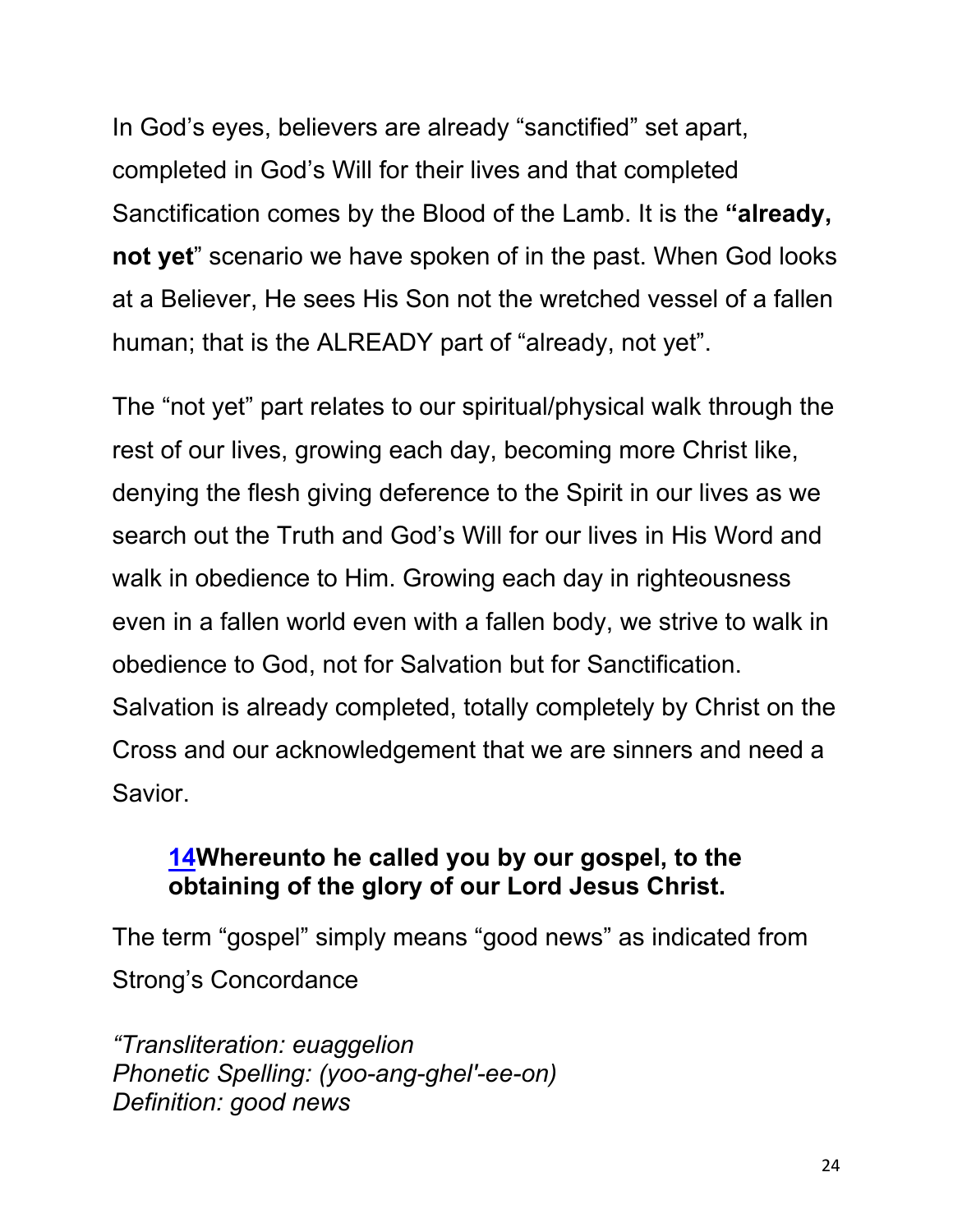*Usage: the good news of the coming of the Messiah, the gospel;….*

Vs 14 Paul is stating that through the Good News that he and the other disciples brought to Thessalonica, many were called to salvation, "obtaining the Glory of our Lord Jesus Christ". Obtaining the Glory is in essence the being "set apart" indicated by the term "Sanctification".

## **15Therefore, brethren, stand fast, and hold the traditions which ye have been taught, whether by word, or our epistle.**

As the Body of Christ, the Spiritual Church was growing in the world. Non-believers had two ways in which to hear the Good News the Gospel; either by reading it once the letters from the Apostles and Disciples were written and 4 the major books called the "gospels" were available, or by hearing it from a disciple's mouth. The early physical and Spiritual Church of Christ was almost totally by word of mouth of those called by God to Preach the Good News of Jesus. It would be centuries before the Bible as we know it was in print and available for the common man and woman.

This word "traditions" as in vs 15 "*and hold the traditions which ye have been taught",* Paul is speaking of the Truth's of God not traditions that man has come up with over the centuries which are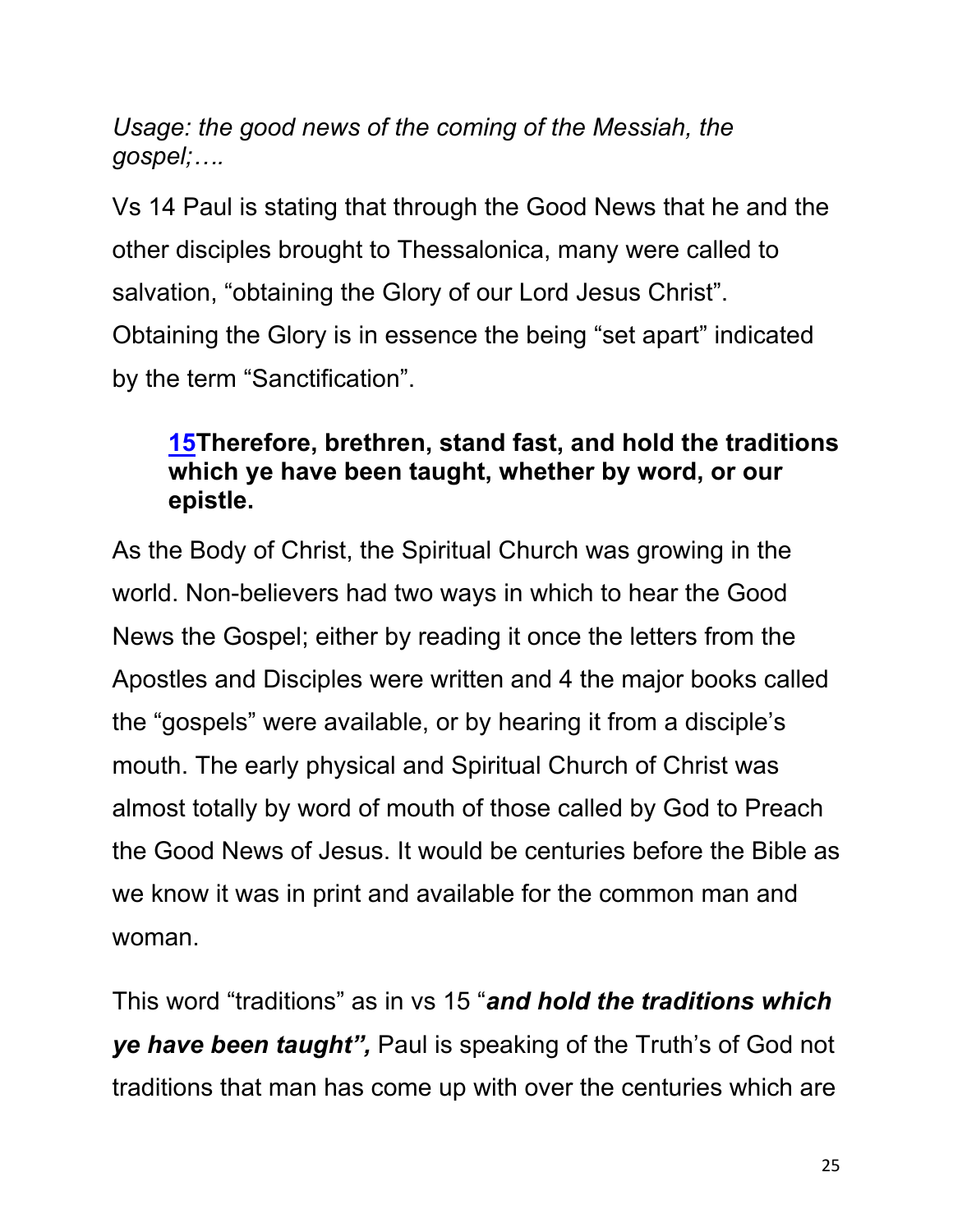not of the truth. It is again a heart condition, we celebrate the Birth of Christ on a day that we are pretty sure He was not born. And we do it in such a way as not directed by God yet the world embraces the tradition not as a Spiritual Heart issue but as a holiday that has become little to do with Christ and more to do with commerce. That is not a tradition that should be embraced by the Spirit or the heart of believers. The tradition that is Biblical is that we rejoice in our hearts and Spirit at the day of Christ's Birth. Likewise, we in our hearts mourn and rejoice at the same time over the crucifixion of our Savior and His Resurrection 3 days later in our Spirit in Truth. It has nothing to do with rabbits and eggs and pomp that the world embraces. So many things that churches and "Christians" have embraced in this world separate us from Christ and join us to the unbelieving world. The Word of God is our guide, walk in that guidance and not in the worlds. Repent of our failures and sins and walk in Righteousness toward Sanctification.

#### **16Now our Lord Jesus Christ himself, and God, even our Father, which hath loved us, and hath given** *us* **everlasting consolation and good hope through grace,**

**Q. "Even our father"** How did we become sons and daughter of God the Creator, the Father of Jesus the Christ?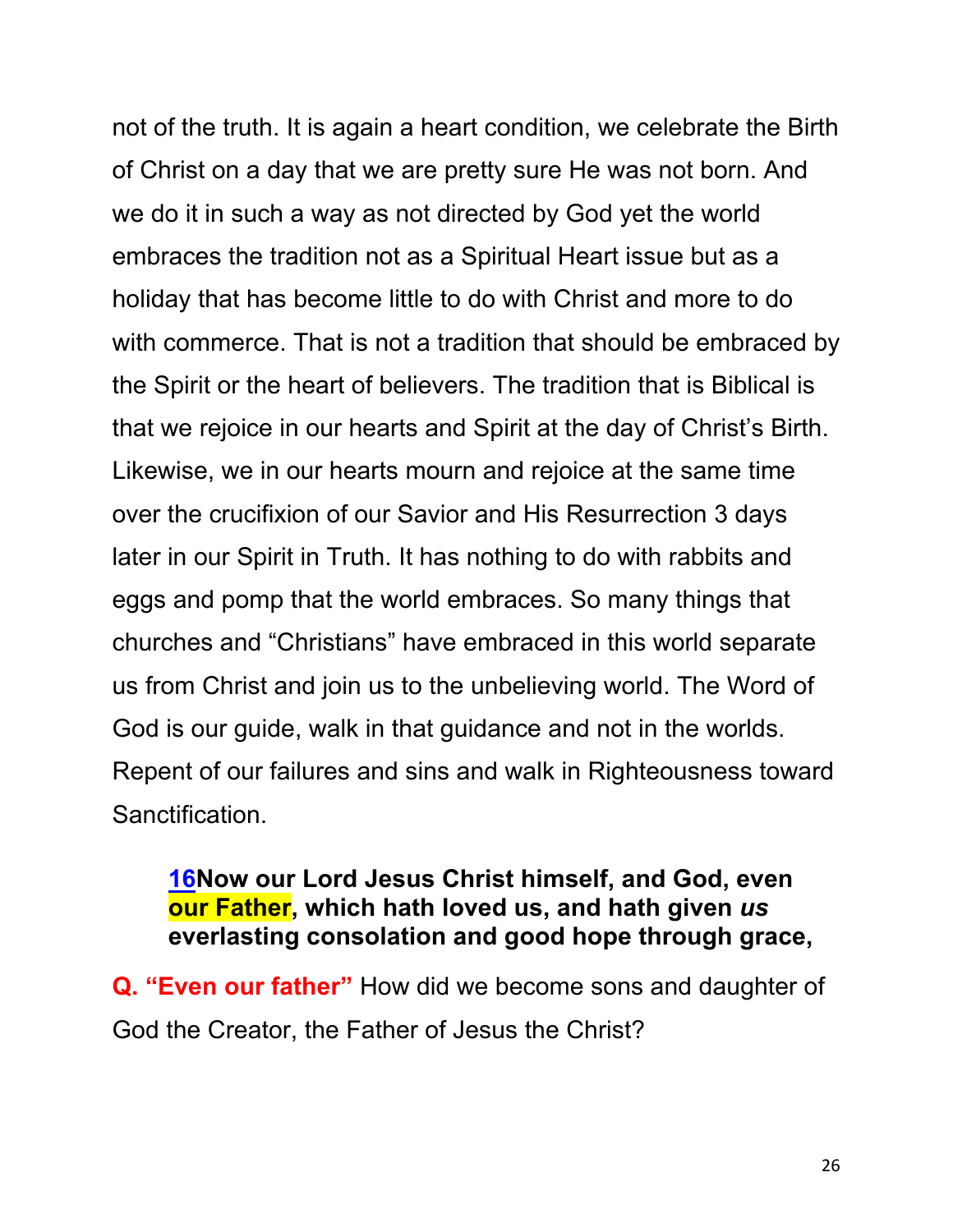*Romans 9:8 That is, They which are the children of the flesh, these are not the children of God: but the children of the promise are counted for the seed.*

*1 John 3:1 Behold what manner of love the Father hath bestowed upon us, that we should be called the sons of God, therefore the world knoweth us not, because it knew him not.* 

*Romans 8:14 For all who are led by the Spirit of God are sons of God. 15 For you did not receive the spirit of slavery to fall back into fear, but you have received the Spirit of adoption as sons, by whom we cry, "Abba! Father!" 16 The Spirit himself bears witness with our spirit.* 

Through the promise to Abraham to the fulfillment of the Prophecy of the Messiah we are adopted into the Family of God, where there is no Jew, nor gentile; no man nor woman, not black nor white, no American nor Asian, it is made up solely of Believers the sons and daughters of God by the Blood of His Son.

In Romans 8:14 does it say that if you are led by the Spirit of God that you **will become** sons of God? No, it says that "all who are led by the Spirit of God **ARE** sons of God." *Emphasis mine*

## **17Comfort your hearts, and stablish you in every good word and work.**

**Q.** How does God comfort our hearts?

He does it through the Comforter, the Holy Spirit and through His Word.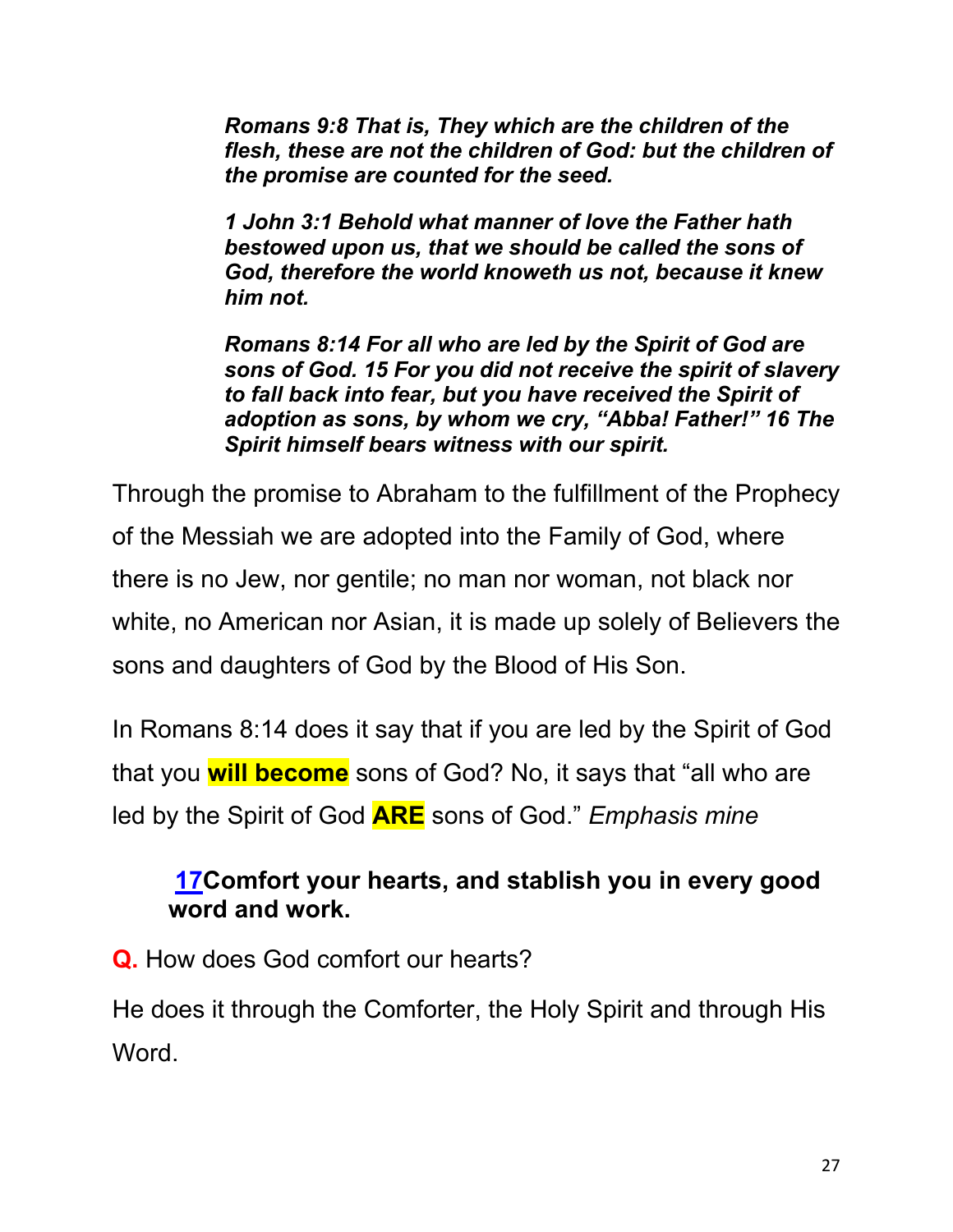*John 14:16 And I pray the Father, and he shall give you another Comforter, that he may abide with you forever.* 

*1 Thessalonians 4: 13But I would not have you to be ignorant, brethren, concerning them which are asleep, that ye sorrow not, even as others which have no hope. 14For if we believe that Jesus died and rose again, even so them also which sleep in Jesus will God bring with him. 15For this we say unto you by the word of the Lord, that we which are alive and remain unto the coming of the Lord shall not prevent them which are asleep. 16For the Lord himself shall descend from heaven with a shout, with the voice of the archangel, and with the trump of God: and the dead in Christ shall rise first: 17Then we which are alive and remain shall be caught up together with them in the clouds, to meet the Lord in the air: and so shall we ever be with the Lord.*

*18Wherefore comfort one another with these words.*

In John 14:16 we see that Christ did not want to leave His disciples alone in a very hostile world, with the Prince of the World, Satan, as its ruler. The Godhead determined to replace Christ with the Third member of the Godhead; The Holy Spirit.

Just as Christ had led His disciples to various revelations and through that process established them in the ministries that He had for them, the Holy Spirit would indwell all those who loved Christ and help them in their ministries that Glorified God.

"**stablish you in every good word and work".**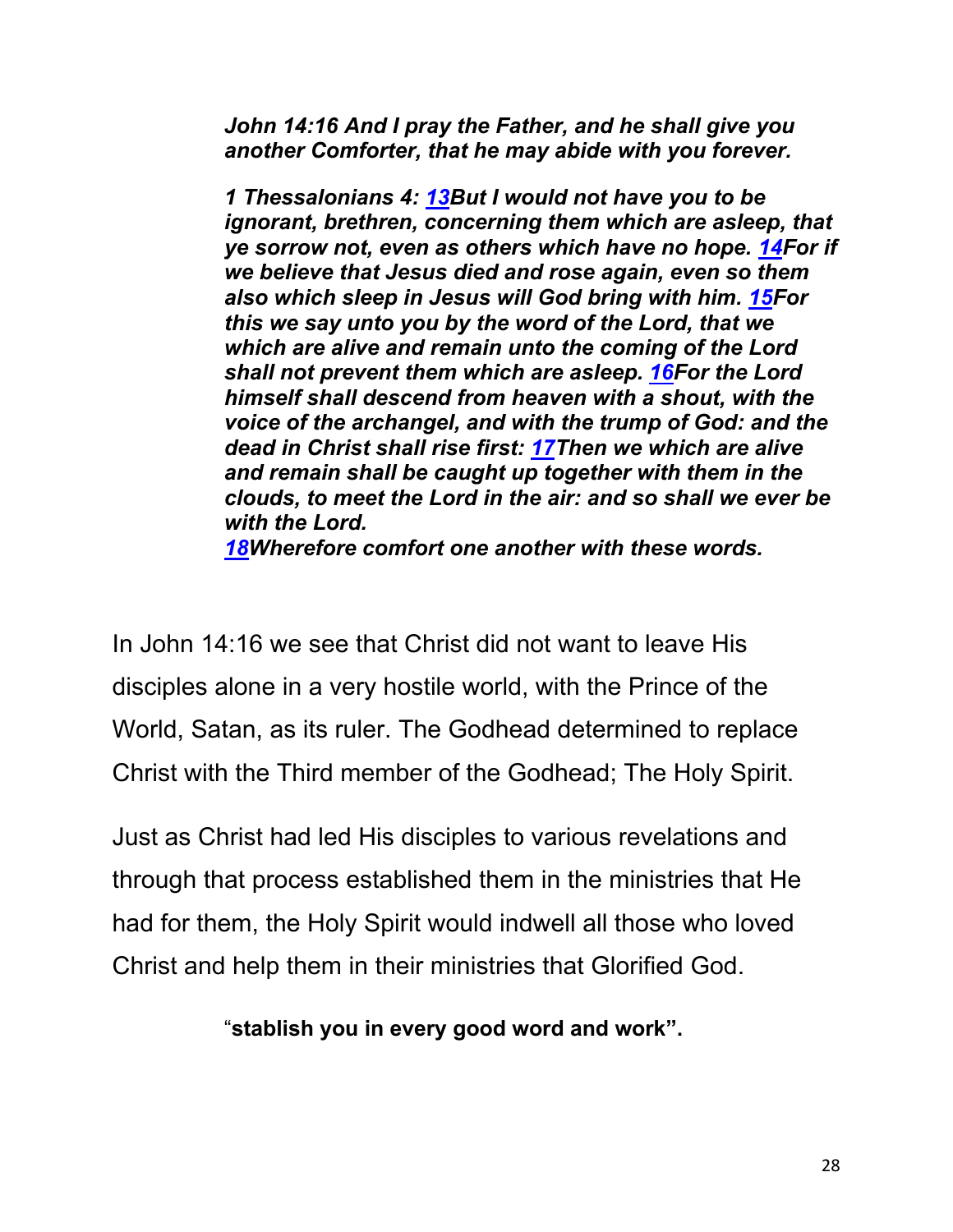This book was written of course to the Thessalonians in its original context, but that context changed as these letters were shared with the Body of Christ. As the Body of Christ, His Church grew, the context changed from the letters being for a specific group or local congregation to the broadest sense THE Church that Christ built. So now we can read verses like this as addressing all Believes.

#### **"stablish"** *us or you* **"in every good word and work"**

And just as a side point, when He establishes us in a good word and work, that word and work is from Him not from us as we have learned. If it isn't from Him, then it is from us and or works are as "filthy rags".

#### *Isaiah 64:6 But we are all as an unclean thing, and all our righteousness are as filthy rags; and we all do fade as a leaf, and our iniquities, like the wind, have taken us away.*

What an amazing opportunity has been given us; walk every day, every minute in Christ to the Glory of God our Father. Walk better tomorrow than you walked today; if we know Jesus as our Lord and Savior, Salvation is yours already. Every day we need to have a better walk with Christ than we had the day before. Walk in Love, Obedience and Patience to the Glory of God our Father.